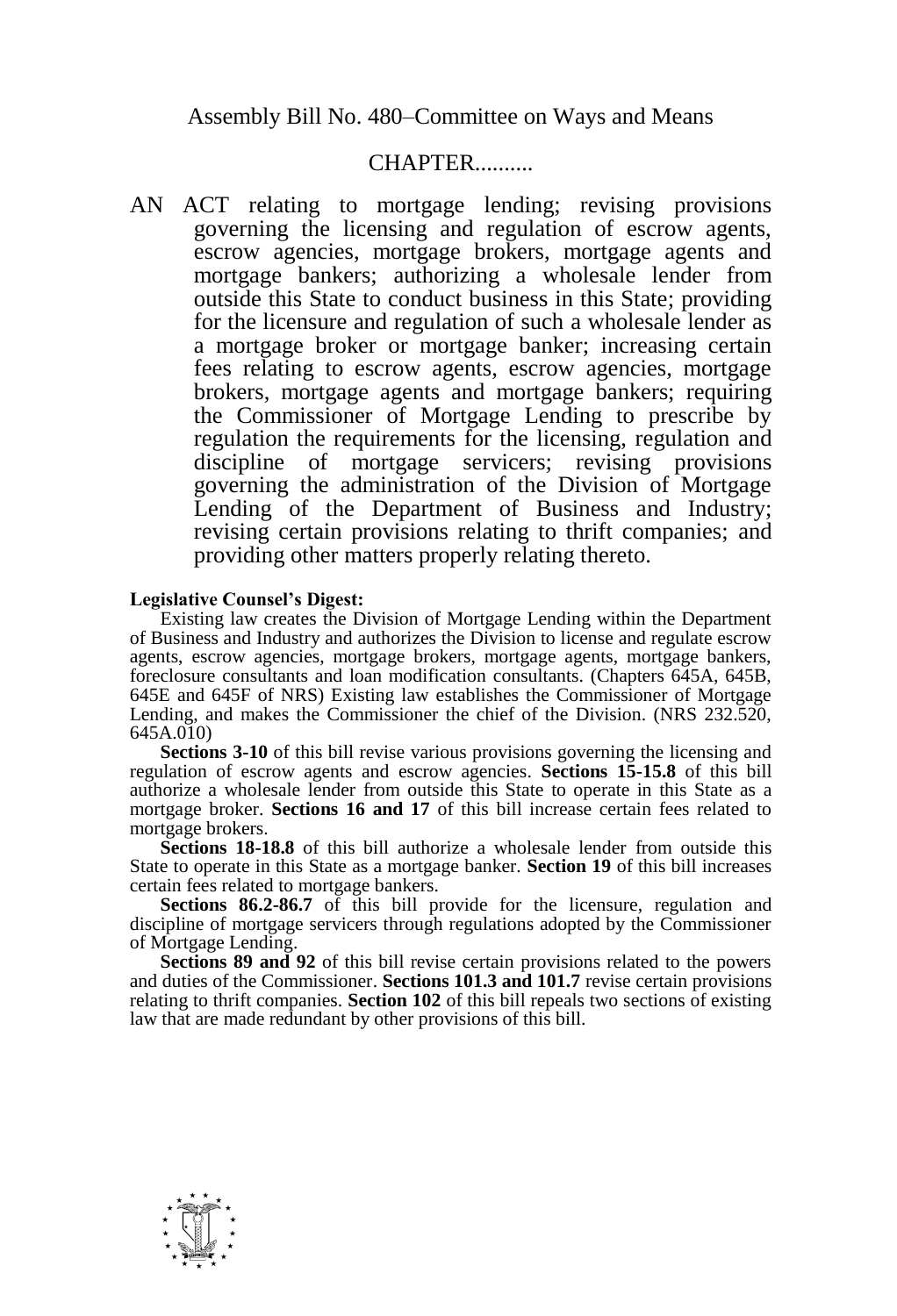EXPLANATION – Matter in *bolded italics* is new; matter between brackets **[**omitted material**]** is material to be omitted.

## THE PEOPLE OF THE STATE OF NEVADA, REPRESENTED IN SENATE AND ASSEMBLY, DO ENACT AS FOLLOWS:

**Section 1.** NRS 645.8725 is hereby amended to read as follows:

645.8725 "Escrow" has the meaning ascribed to it in **[**subsection 4 of**]** NRS 645A.010.

**Sec. 2.** NRS 645.8731 is hereby amended to read as follows:

645.8731 "Escrow agent" has the meaning ascribed to it in **[**subsection 6 of**]** NRS 645A.010.

**Sec. 3.** Chapter 645A of NRS is hereby amended by adding thereto the provisions set forth as sections 4 and 5 of this act.

**Sec. 4.** *1. The Commissioner may require that any application, fee, fine, form or filing required pursuant to this chapter be submitted to the Commissioner through the Registry and that the applicant or licensee pay any costs associated with the use of the Registry.*

*2. All fees, assessments or penalties received by the Commissioner pursuant to this chapter are in addition to any costs or fees that may be required by the Registry and are nonrefundable. All fees, assessments and penalties received by the Commissioner pursuant to this chapter must be deposited in the Account for Mortgage Lending created by NRS 645F.270.*

**Sec. 5.** *1. An escrow agent shall not act as or provide the services of an escrow agent on behalf of any escrow agency other than an escrow agency that has notified the Commissioner pursuant to subsection 2 that the escrow agent is employed by and associated with that escrow agency.*

*2. Before employing or associating with an escrow agent to administer escrows on its behalf, an escrow agency must:*

*(a) File with the Commissioner, on a form and in a manner prescribed by the Commissioner, a request to associate with the escrow agent; and*

*(b) Pay the fee required by NRS 645A.040.*

*3. An escrow agent shall not associate or begin employment with an escrow agency until the Commissioner has provided notice to the escrow agency of acceptance of the request to associate with the escrow agent.*

*4. An escrow agent shall not directly or indirectly receive any compensation, remuneration or fees related to the business of administering escrows from any escrow agency that the escrow* 

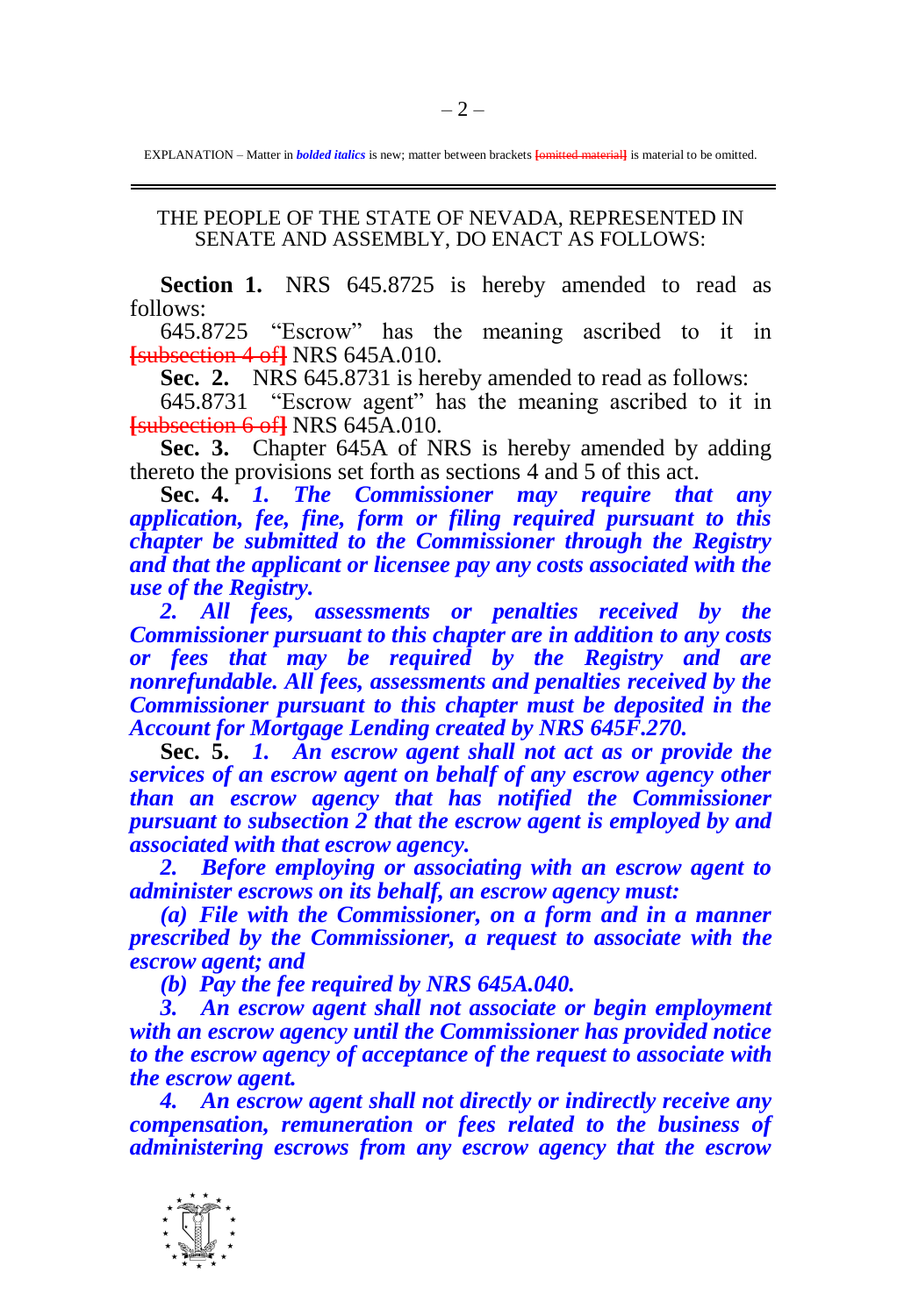*agent is not associated with and employed by pursuant to this section.*

**Sec. 6.** NRS 645A.010 is hereby amended to read as follows:

645A.010 As used in this chapter, unless the context otherwise requires:

1. *"Business of administering escrows" or "administering escrows" means the process of managing, conducting or supervising an escrow or escrow-related transaction as an escrow agent or escrow agency.*

*2. "Client" means a person that has engaged an escrow agent or escrow agency to administer an escrow related to a transaction.*

*3.* "Commissioner" means the Commissioner of Mortgage Lending.

**[**2.**]** *4.* "Construction control" has the meaning ascribed to it in NRS 627.050.<br>**E3.1 5.** "C

**[**3.**]** *5. "Control person" means an executive officer, director, general partner, trustee, member or shareholder of an applicant or a licensee, or a person, who has the authority to participate in the direction, directly or indirectly through one or more other persons, of the management or policies of an applicant or a licensee.*

*6.* "Division" means the Division of Mortgage Lending of the Department of Business and Industry.

**[**4.**]** *7.* "Escrow" means any transaction wherein one person, for the purpose of effecting *or closing* the sale, *purchase, exchange,*  transfer, encumbering or leasing of real or personal property to another person **[**,**]** *or persons,* delivers any written instrument, money, evidence of title to real or personal property, or other thing of value to a third person *to be held by such third person* until the happening of a specified event or the performance of a prescribed condition, when it is then to be delivered by such third person *, in compliance with instructions under which he or she is to act,* to a grantee, grantor, promisee, promisor, obligee, obligor, *lessee, lessor,*  bailee, bailor or any agent or employee **[of any of the latter.**] *thereof.* The term includes **[**the collection of payments and the performance of related services by a third person in connection with a loan secured by a lien on real property and**]** the performance of the services of a construction control.

**[**5.**]** *8.* "Escrow agency" means:

(a) Any person who employs one or more escrow agents; or

(b) An escrow agent who administers escrows on his or her own behalf.

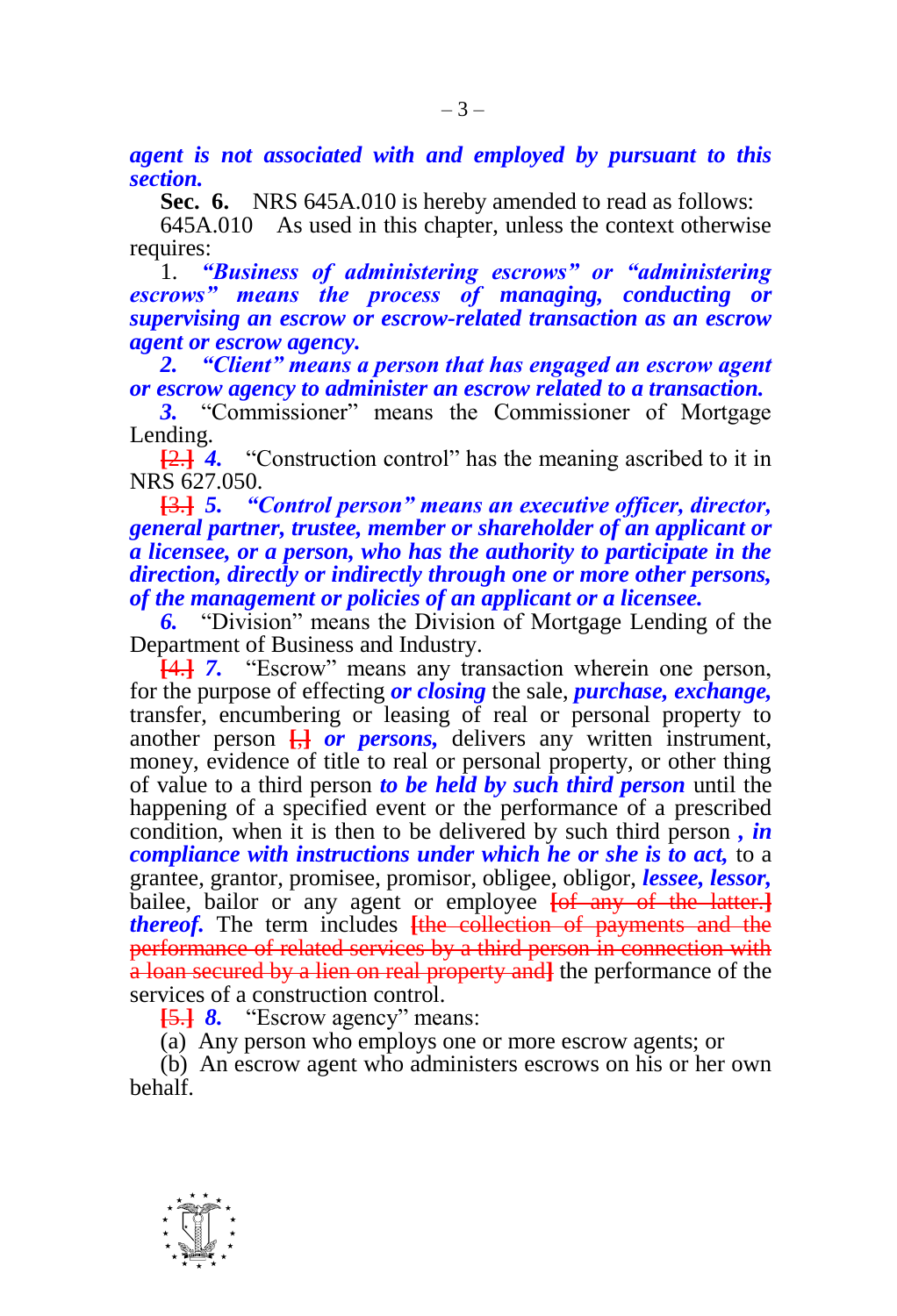**[**6.**]** *9.* "Escrow agent" means any *natural* person *employed by and associated with an escrow agency* engaged in the business of administering escrows for compensation.

*10. "Registry" has the meaning ascribed to it in NRS 645B.0128.*

**Sec. 7.** NRS 645A.015 is hereby amended to read as follows: 645A.015 **[**The provisions of this chapter do not apply to:**]**

1. *Except as otherwise provided in subsection 2, it shall be unlawful for any person to engage in or carry on, or hold himself or herself out as engaging in or carrying on, the business of administering escrows or to act in the capacity of an escrow agent or escrow agency within this State or with respect to any transaction involving real or personal property located in this State without first obtaining a license as an escrow agent or escrow agency issued by the Commissioner pursuant to the requirements of this chapter.*

*2. The licensing requirements of this chapter do not apply to:*

 $(a)$  Any person  $\overline{+}$ 

(a) Doing**]** *doing* business under the laws of this State or the United States relating to banks, mutual savings banks, trust companies, savings and loan associations, common and consumer finance companies or industrial loan companies; **[**or**]**

(b) **[**Licensed**]** *Any person licensed* pursuant to chapter 692A of NRS **[**.

2. An attorney at law rendering services in the performance of his or her duties as attorney at law, except an attorney actively engaged in conducting an escrow agency.

3.**]** *;*

*(c) Any person licensed to practice law in this State if:*

*(1) The escrow transaction is performed by the attorney while engaged in the practice of law, or by employees of the law firm under the direct supervision of the attorney while engaged in the practice of law;*

*(2) The escrow transaction is performed under the name of a person or entity identified and operated as a law firm; and*

*(3) Any money provided to the attorney related to the escrow, other than money designated for attorney's fees and costs, is deposited into, maintained within and disbursed from a client trust account that complies with rules of this State governing the conduct of attorneys;*

*(d)* Any firm or corporation which lends money on real or personal property and is subject to licensing, supervision or auditing by an agency of the United States or of this State **[**.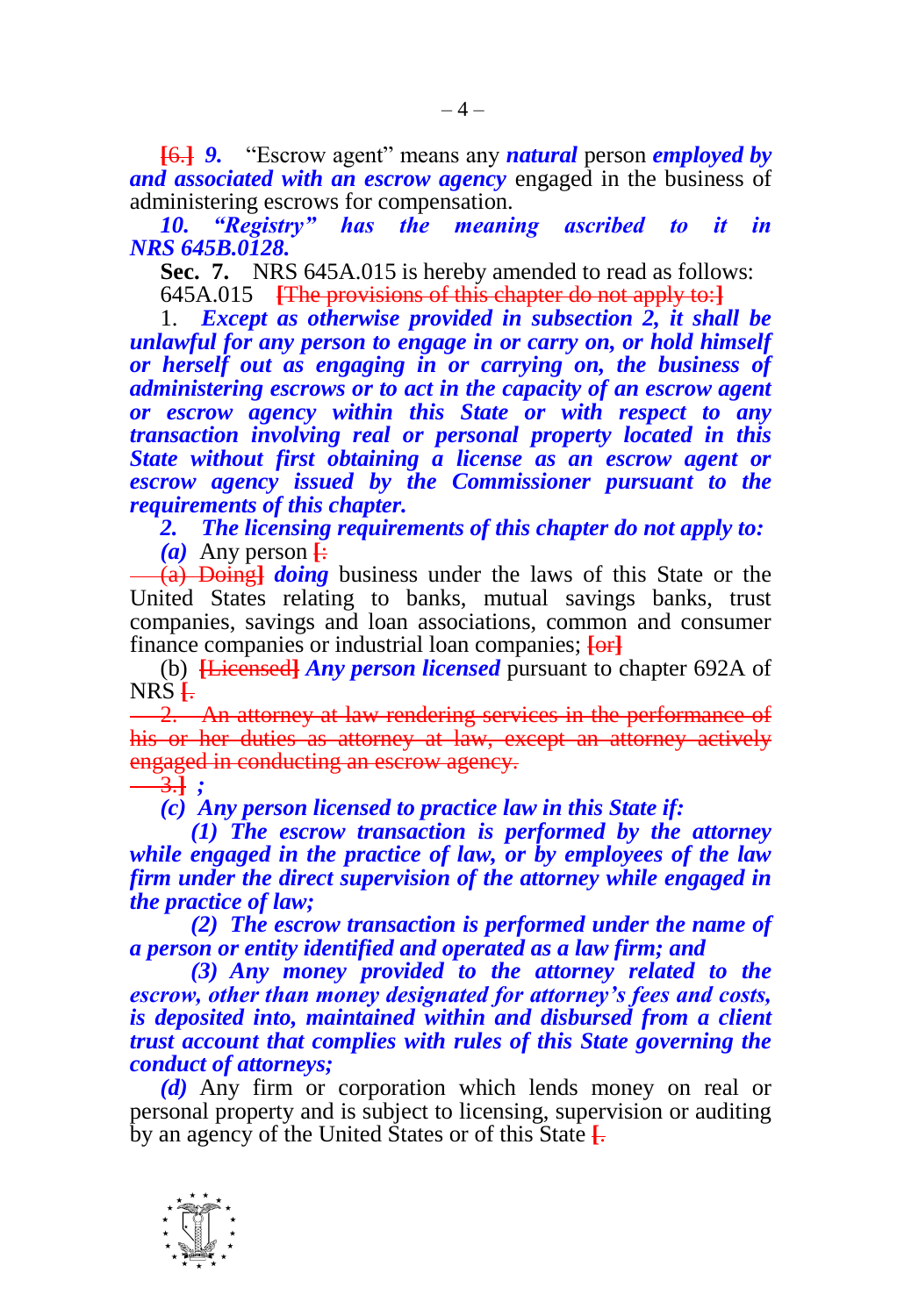4.**]** *; or*

*(e)* Any person doing any act under order of any court.

*3. As used in this section, "law firm" has the meaning ascribed to it in NRS 38.435.*

**Sec. 8.** NRS 645A.020 is hereby amended to read as follows:

645A.020 1. **[**A person who wishes to be licensed as an escrow agent or agency must file a written application in the Office of the Commissioner.**]** *An application for, or renewal of, a license as an escrow agency or escrow agent shall be made in writing to the Commissioner on a form and in a manner prescribed by the Commissioner.*

2. **[**The application must:

(a) Be verified.

(b) Be accompanied by the appropriate fee prescribed in NRS 645A.040.

(c) State the location of the applicant's principal office and branch offices in the State and residence address.

(d) State the name under which the applicant will conduct business.

(e) List the names, residence and business addresses of all persons having an interest in the business as principals, partners, officers, trustees or directors, specifying the capacity and title of each.

(f) Indicate the general plan and character of the business.

(g) State the length of time the applicant has been engaged in the escrow business.

(h) Require a financial statement of the applicant.

(i) Require such other information as the Commissioner determines necessary.

(j) If for an escrow agency, designate a natural person to receive service of process in this State for the agency.

(k) Include a complete set of the fingerprints of the applicant or, if the applicant is not a natural person, a complete set of the fingerprints of each person who will have an interest in the escrow agency as a principal, partner, officer, director or trustee, and written permission authorizing the Division to forward the fingerprints to the Central Repository for Nevada Records of Criminal History for submission to the Federal Bureau of Investigation for its report.

(l) Include all information required to complete the application.**]** *An applicant shall include in an application for an initial license: (a) Any application fee required pursuant to NRS 645A.040;*

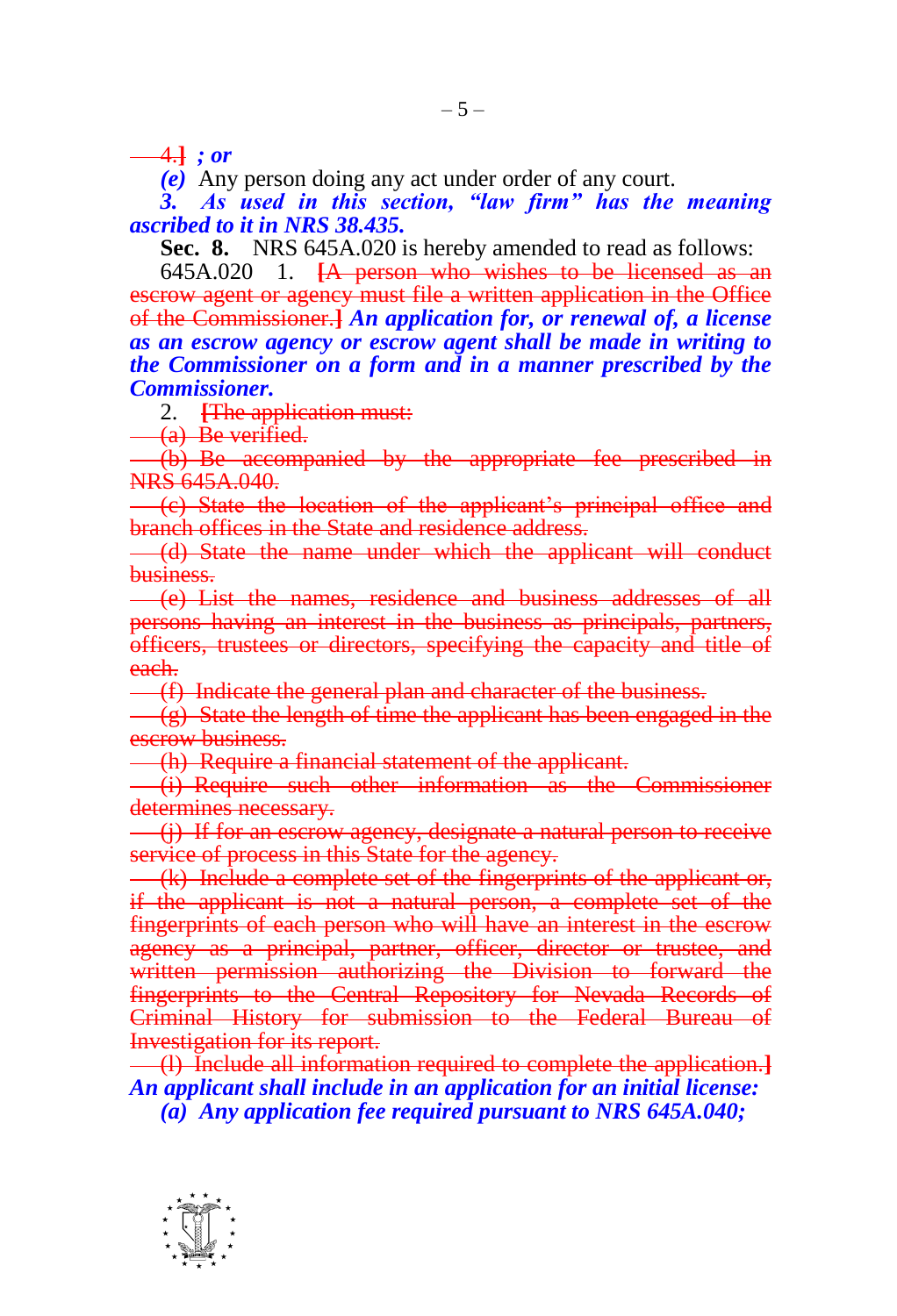*(b) All content required to be included in the application by the Commissioner;*

*(c) Written consent authorizing the Commissioner to conduct a background investigation of the applicant and, if applicable, each control person of the applicant, including, without limitation, authorization to obtain:*

*(1) An independent credit report from a consumer reporting agency described in section 603(f) of the Fair Credit Reporting Act, 15 U.S.C. § 1681a(f);*

*(2) A criminal history report from the Federal Bureau of Investigation or any criminal history repository of any state, national or international governmental agency or entity; and*

*(3) Information related to any administrative, civil or criminal proceedings in any jurisdiction in which the applicant, or a control person of the applicant, is or has been a party;*

*(d) A complete set of fingerprints of the applicant or, if the applicant is not a natural person, a complete set of fingerprints of each control person of the applicant to forward to the Central Repository for Nevada Records of Criminal History for submission to the Federal Bureau of Investigation for its report; and*

*(e) Any other information required by this chapter, the Commissioner, an order of the Commissioner or requested in connection with the evaluation and investigation of the qualifications and suitability of the applicant for licensure.*

3. *The applicant shall include in an application for renewal of an existing license:*

*(a) Any renewal fee required pursuant to NRS 645A.040;*

*(b) All content required by the Commissioner in the application form; and*

*(c) Any other information required by this chapter, the Commissioner, an order of the Commissioner or requested in connection with the evaluation and investigation of the qualifications and suitability of the applicant for licensure.*

*4.* If the Commissioner determines, after investigation, that the experience, character, financial condition, business reputation and general fitness of the applicant *, or the control persons of the applicant,* are such as to command the confidence of the public and to warrant the belief that the business conducted will protect and safeguard the public, the Commissioner shall issue *or renew* a license to the applicant as an escrow agent or *escrow* agency.

**[**4. The Commissioner may waive the investigation required by subsection 3 if the applicant submits with the application satisfactory proof that the applicant, in good standing, currently

-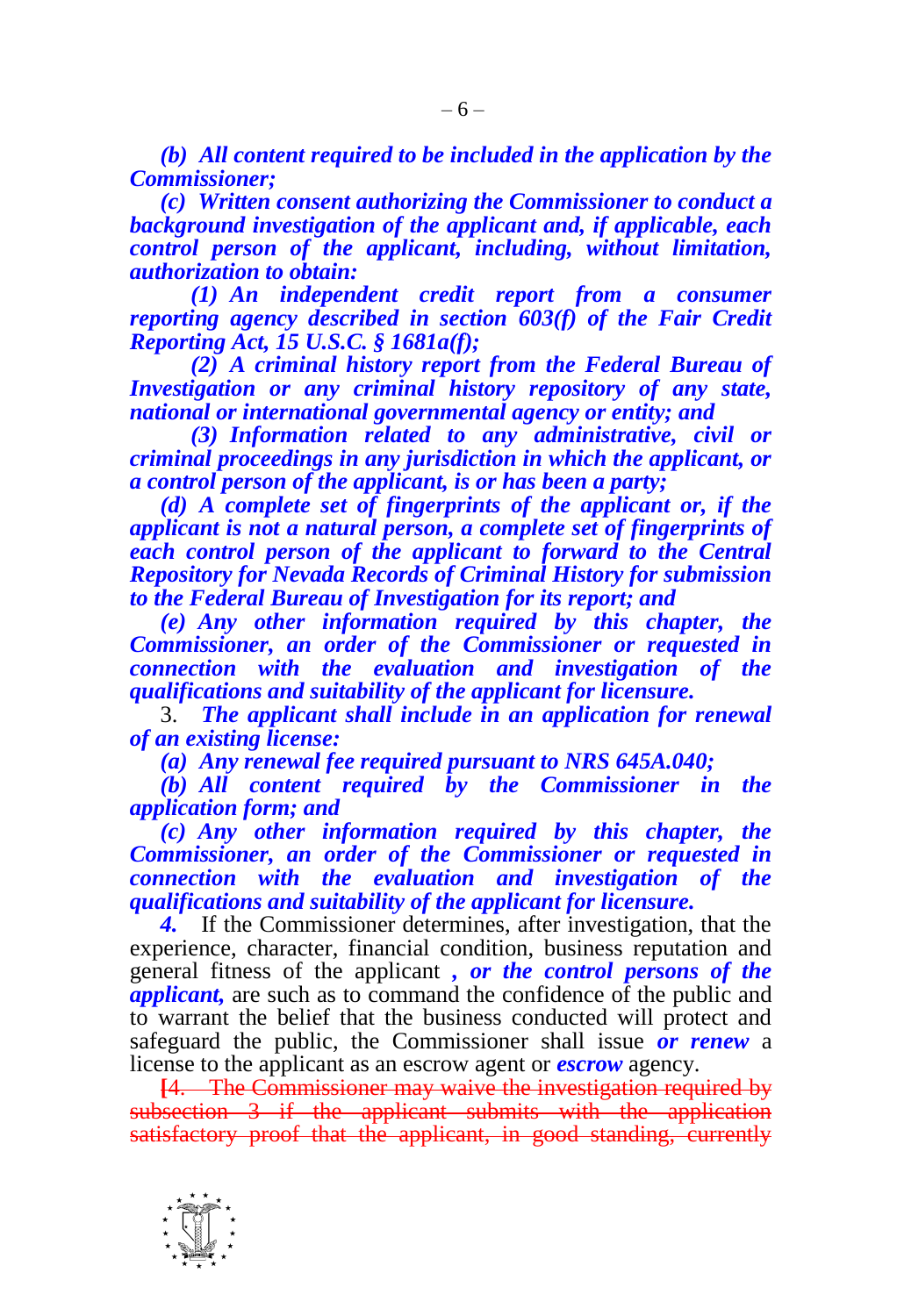holds a license, or held a license, within 1 year before the date the applicant submits his or her application, which was issued pursuant to the provisions of NRS 692A.103.**]**

5. An **[**escrow agent or agency shall immediately notify**]** *applicant for a license, and a licensee upon the issuance or renewal of a license, shall have a continuing obligation to provide written notification to* the Division of any material change in the information contained in the application **[**.**]** *for an initial license or renewal of an existing license.*

6. A person may not be licensed as an escrow agent or agency or be a **[**principal, partner, officer, director or trustee**]** *control person* of an escrow agency if the person is the holder of an active license issued pursuant to chapter 645 of NRS.

7. If the Commissioner finds that additional information is required to consider the application, the Commissioner shall send a letter to the applicant which specifies the additional requirements that the applicant must satisfy within 30 days after receiving the letter to obtain a license. If the applicant does not satisfy all additional requirements set forth in the letter within 30 days after receipt of the letter, the application will be deemed to have been denied, and the applicant must reapply to obtain a license. The Commissioner may, for good cause, extend the 30-day period prescribed in this subsection.

**Sec. 9.** NRS 645A.032 is hereby amended to read as follows:

645A.032 1. The Division shall issue to each licensee a license which:

(a) Shows the name and address of the licensee, and in the case of an escrow agent, the name of the *licensed* escrow agency with whom the escrow agent will be *employed and* associated **[**.**]** *; and*

(b) **[**Has imprinted thereon the seal of the Division.

(c)**]** Contains any additional **[**matter**]** *information* prescribed by the **[**Division.**]** *Commissioner.*

2. No escrow agent may be associated with **[**or**]** *and* employed by more than one escrow agency at the same time.

**Sec. 10.** NRS 645A.036 is hereby amended to read as follows:

645A.036 1. Every escrow agency shall maintain a definite place of business *,* **[**within the State,**]** which must be a room or rooms used for the transaction of escrows, or such business and any allied businesses, and which must serve as the office for the transaction of business pursuant to the authority granted in the license.

2. The place of business must be specified in the application for the license and so designated on the license.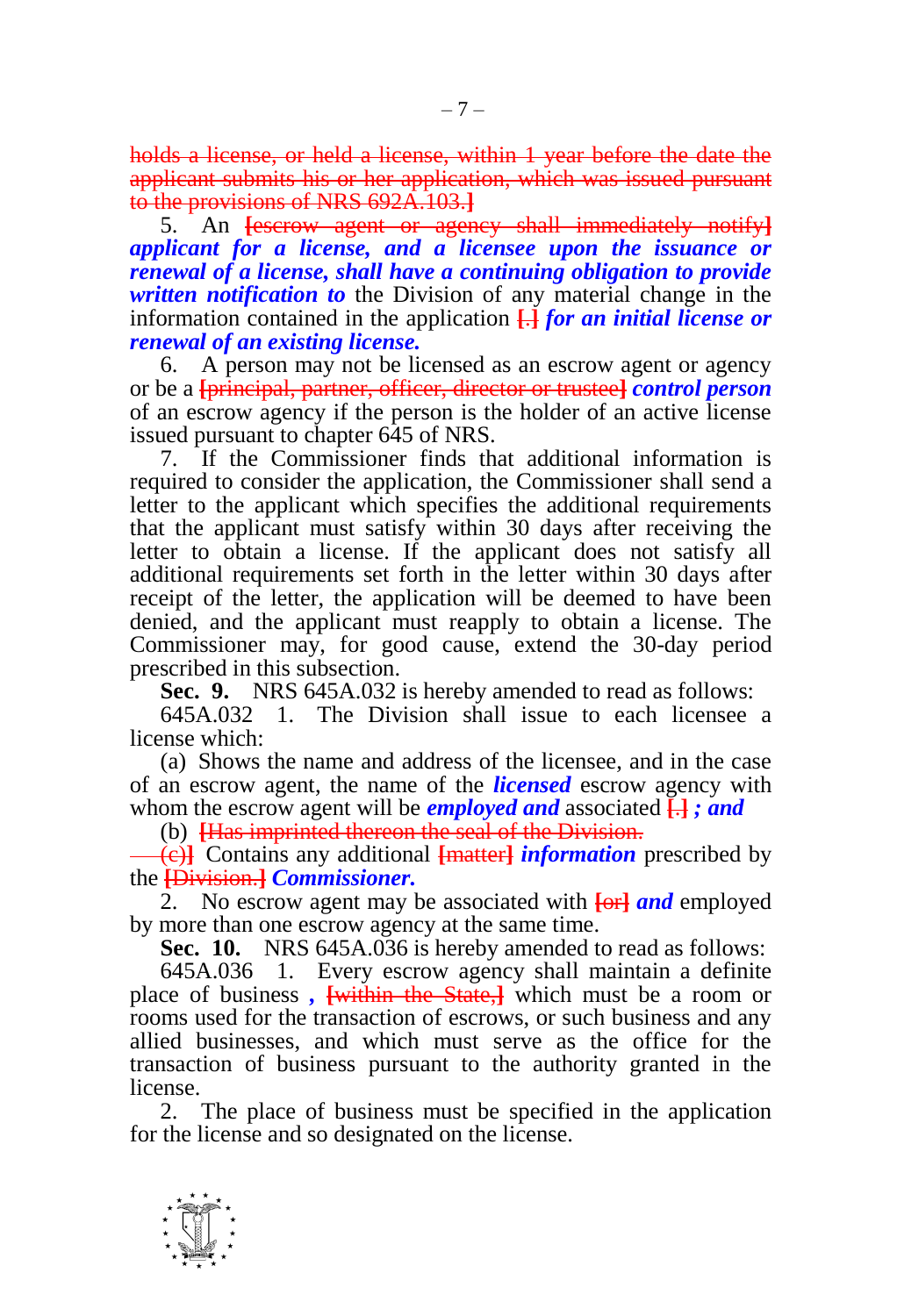3. A license does not authorize the licensee to transact business from any office other than that designated in the license.

**Sec. 11.** (Deleted by amendment.)

**Sec. 11.5.** NRS 645A.041 is hereby amended to read as follows:

645A.041 1. Except as otherwise provided in NRS 645A.042, as a condition to doing business in this State, each escrow agency shall deposit with the Commissioner and keep in full force and effect a corporate surety bond payable to the State of Nevada, in the amount set forth in subsection 4, which is executed by a corporate surety satisfactory to the Commissioner and which names as principals the escrow agency and all escrow agents employed by  $\overline{\text{for}}$  *and* associated with the escrow agency.

2. At the time of filing an application for a license as an escrow agent, the applicant shall file with the Commissioner proof that the applicant is named as a principal on the corporate surety bond deposited with the Commissioner by the escrow agency with whom he or she is associated **[**or**]** *and* employed.

3. The bond must be in substantially the following form:

Know All Persons by These Presents, that ........................, as principal, and ........................, as surety, are held and firmly bound unto the State of Nevada for the use and benefit of any person who suffers damages because of a violation of any of the provisions of chapter 645A of NRS, in the sum of ............, lawful money of the United States, to be paid to the State of Nevada for such use and benefit, for which payment well and truly to be made, and that we bind ourselves, our heirs, executors, administrators, successors and assigns, jointly and severally, firmly by these presents.

The condition of that obligation is such that: Whereas, the principal has been issued a license as an escrow agency or escrow agent by the Commissioner of Mortgage Lending of the Department of Business and Industry of the State of Nevada and is required to furnish a bond, which is conditioned as set forth in this bond:

Now, therefore, if the principal, his or her agents and employees, strictly, honestly and faithfully comply with the provisions of chapter 645A of NRS, and pay all damages suffered by any person because of a violation of any of the provisions of chapter 645A of NRS, or by reason of any fraud, dishonesty, misrepresentation or concealment of material facts growing out of any transaction governed by the

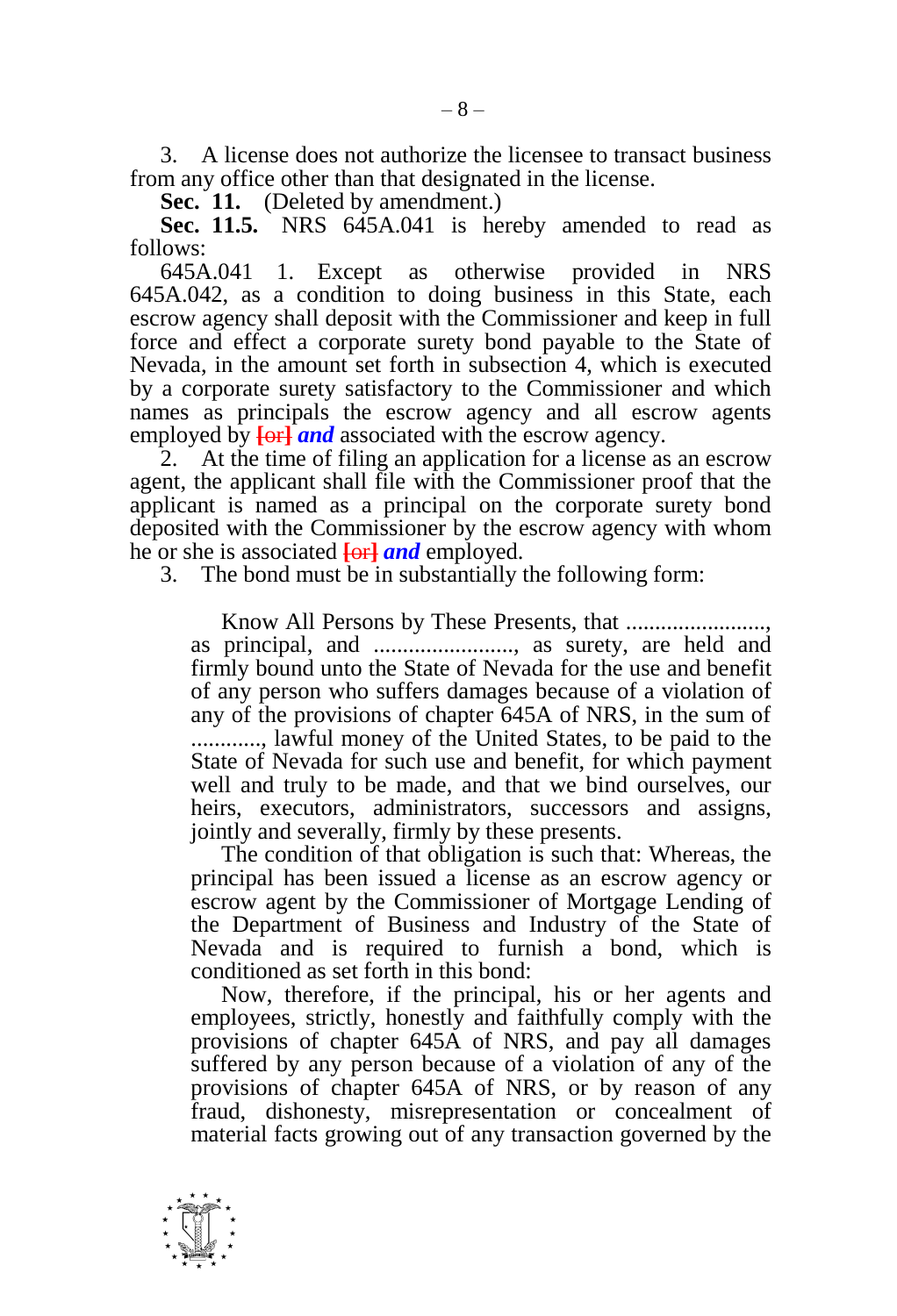provisions of chapter 645A of NRS, then this obligation is void; otherwise it remains in full force.

This bond becomes effective on the ..........(day) of ................(month) of ......(year), and remains in force until the surety is released from liability by the Commissioner of Mortgage Lending or until this bond is cancelled by the surety. The surety may cancel this bond and be relieved of further liability hereunder by giving 60 days' written notice to the principal and to the Commissioner of Mortgage Lending of the Department of Business and Industry of the State of Nevada.

In Witness Whereof, the seal and signature of the principal hereto is affixed, and the corporate seal and the name of the surety hereto is affixed and attested by its authorized officers at ........................, Nevada, this .............(day) of ................(month) of ...….(year).

| Principal                       |  |
|---------------------------------|--|
| (Seal)                          |  |
| Surety                          |  |
| Attorney-in-fact                |  |
| Nevada Licensed Insurance Agent |  |

4. Each escrow agency shall deposit a corporate surety bond that complies with the provisions of this section or a substitute form of security that complies with the provisions of NRS 645A.042 in the following amount based upon the average monthly balance of the trust account or escrow account maintained by the escrow

| AVERAGE MONTHLY BALANCE                                    | AMOUNT OF BOND OR        |
|------------------------------------------------------------|--------------------------|
|                                                            | <b>SECURITY REQUIRED</b> |
|                                                            |                          |
| More than \$50,000 but not more than \$250,000 50,000      |                          |
| More than \$250,000 but not more than \$500,000  100,000   |                          |
| More than \$500,000 but not more than \$750,000  150,000   |                          |
| More than \$750,000 but not more than \$1,000,000  200,000 |                          |
|                                                            |                          |



agency pursuant to NRS 645A.160: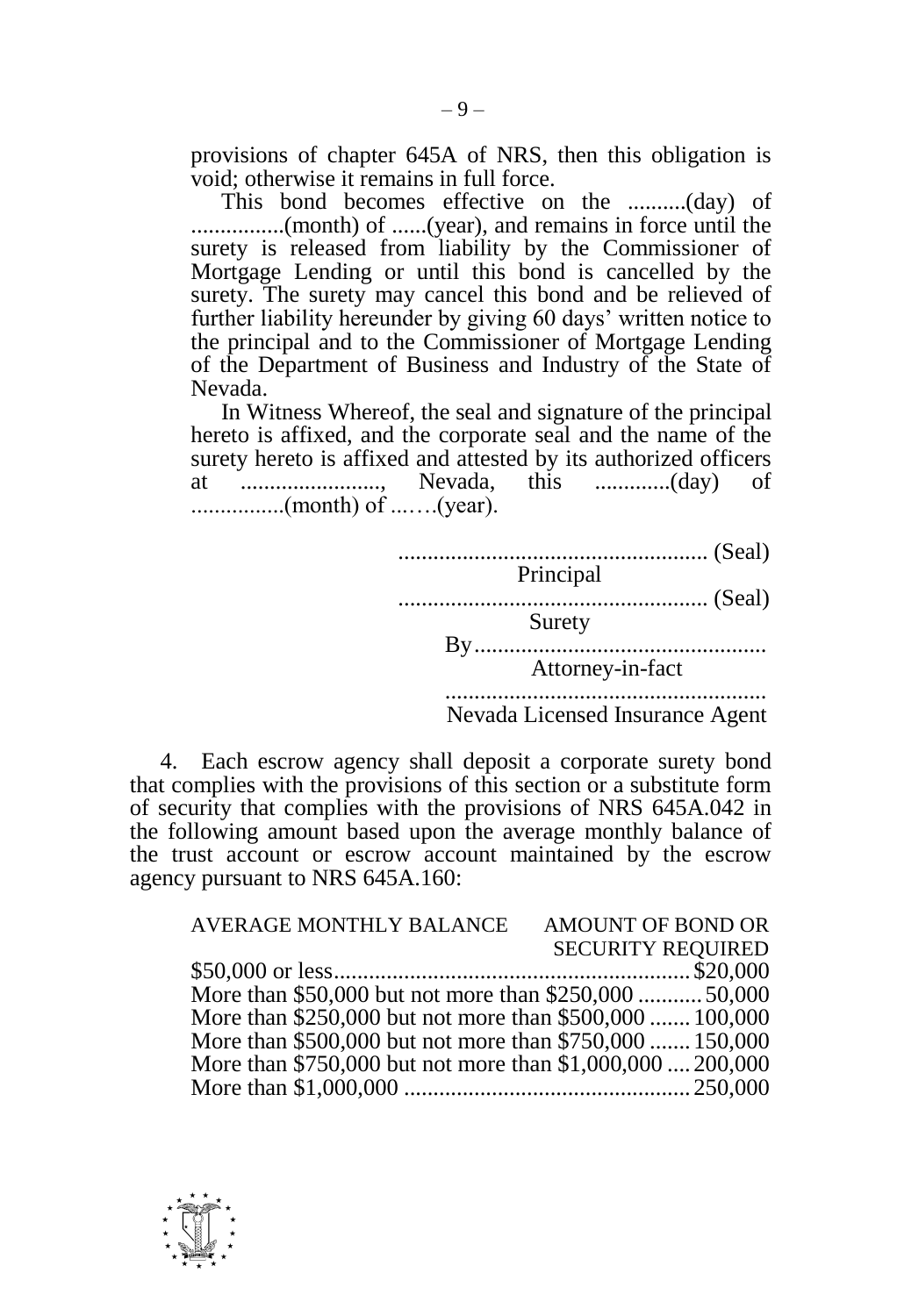The Commissioner shall determine the appropriate amount of the surety bond or substitute form of security that must be deposited initially by the escrow agency based upon the expected average monthly balance of the trust account or escrow account maintained by the escrow agency pursuant to NRS 645A.160. After the initial deposit, the Commissioner shall, on a semiannual basis, determine the appropriate amount of the surety bond or substitute form of security that must be deposited by the escrow agency based upon the average monthly balance of the trust account or escrow account maintained by the escrow agency pursuant to NRS 645A.160.

5. A bond used to satisfy the requirements of NRS 627.180 or a substitute for that bond which satisfies the requirements of NRS 627.183 may be used to satisfy the requirements of this section if:

(a) The amount required by NRS 627.180 for a bond is not less than the amount required by this section for a bond; or

(b) The amount required by NRS 627.180 for a bond is less than the amount required by this section for a bond, and the escrow agency deposits an additional bond in an amount not less than the difference between the amount required by NRS 627.180 and the amount required by this section.

**Sec. 11.7.** NRS 645A.196 is hereby amended to read as follows:

645A.196 1. Whenever an escrow agent terminates, for any reason, his or her employment with the escrow agency with whom the escrow agent was associated, the escrow agency shall:

(a) Immediately deliver or send by certified mail to the Division the escrow agent's license, together with a written statement of the circumstances surrounding the termination.

(b) At the time of delivering or mailing the license to the Division, address a communication to the last known residence address of the escrow agent, advising the escrow agent that his or her license has been delivered or mailed to the Division. A copy of the communication must accompany the license when delivered or mailed to the Division.

2. An escrow agent shall not perform either directly or indirectly any act for which a license is required pursuant to this chapter:

(a) On or after the date the Division receives the escrow agent's license from the escrow agency until the license is transferred or reissued or until a new license is issued.

(b) Without being associated with **[**or**]** *and* employed by a licensed escrow agency.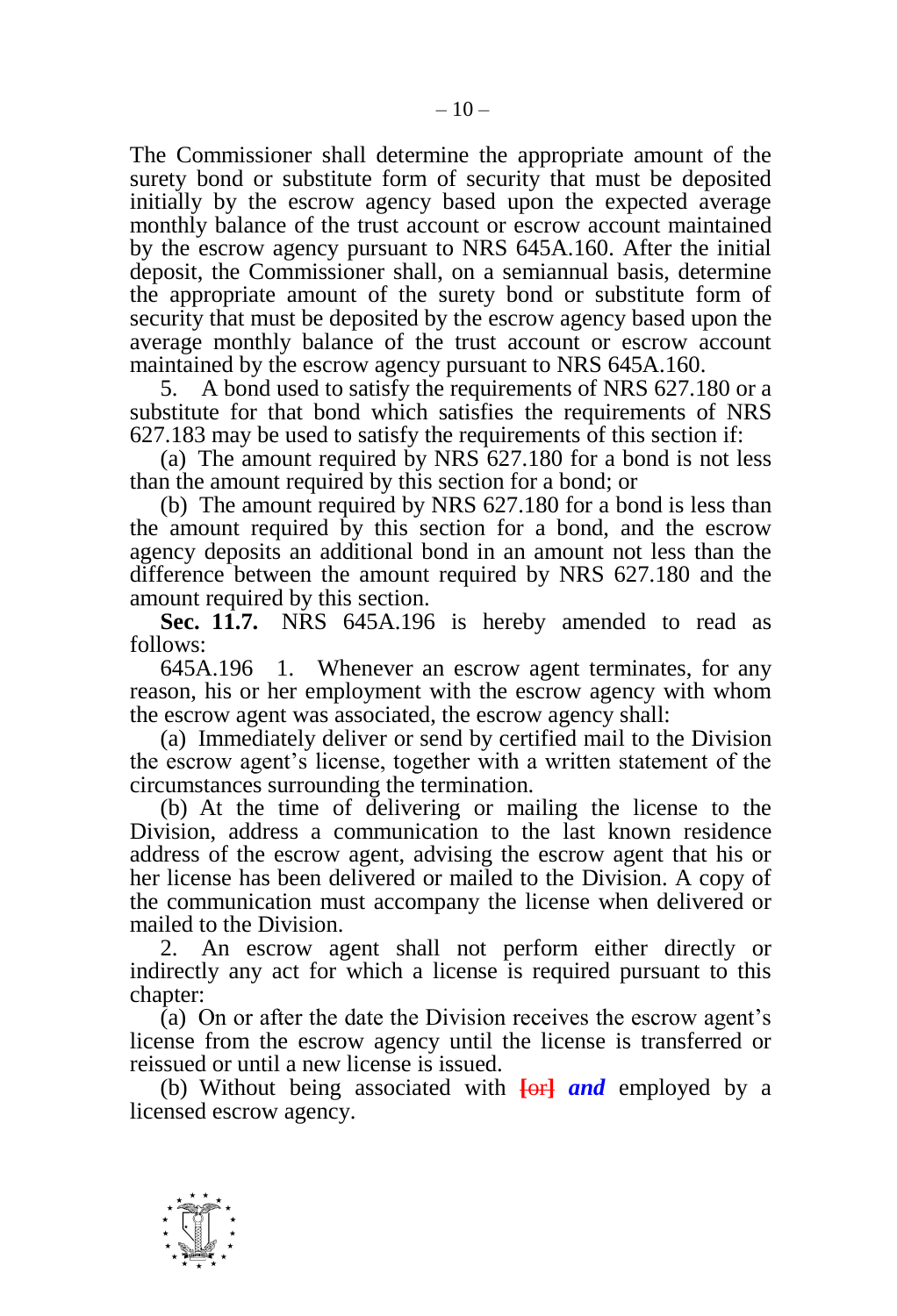**Sec. 12.** NRS 645A.221 is hereby amended to read as follows:

645A.221 If a person, or any general partner, director, officer, agent or employee of a person, violates the provisions of NRS **[**645A.210**]** *645A.015* or 645A.220:

1. Any contracts entered into by that person for the escrow transaction are voidable by the other party to the contract; and

2. In addition to any other remedy or penalty, the Commissioner may impose an administrative fine of not more than \$50,000.

**Sec. 13.** NRS 645A.222 is hereby amended to read as follows:

645A.222 In addition to any other remedy or penalty, if a person violates the provisions of NRS **[**645A.210**]** *645A.015* or 645A.220, the respective parties to the escrow transaction may bring a civil action against the person for:

1. Actual and consequential damages;

2. Punitive damages, which are subject to the provisions of NRS 42.005;

3. Reasonable attorney's fees and costs; and

4. Any other legal or equitable relief that the court deems appropriate.

**Sec. 14.** NRS 645A.230 is hereby amended to read as follows: 645A.230 Any person who violates:

1. NRS *645A.015,* 645A.160 **[**, 645A.210**]** or 645A.220 is guilty of a gross misdemeanor.

2. Any other provision of this chapter is guilty of a misdemeanor.

**Sec. 15.** Chapter 645B of NRS is hereby amended by adding thereto a new section to read as follows:

*"Wholesale lender" means a person who:*

*1. Holds himself or herself out:*

*(a) For hire to serve as an agent for any person who has money to lend, if the loan is or will be secured by a lien on real property;*

*(b) As being able to make loans secured by liens on real property; or*

*(c) As being able to buy or sell notes secured by liens on real property; and*

*2. Does not directly:*

*(a) Take or receive an application from a borrower for a loan which will be secured by a lien on real property; or*

*(b) Negotiate any terms with a borrower relating to a loan which will be secured by a lien on real property.*

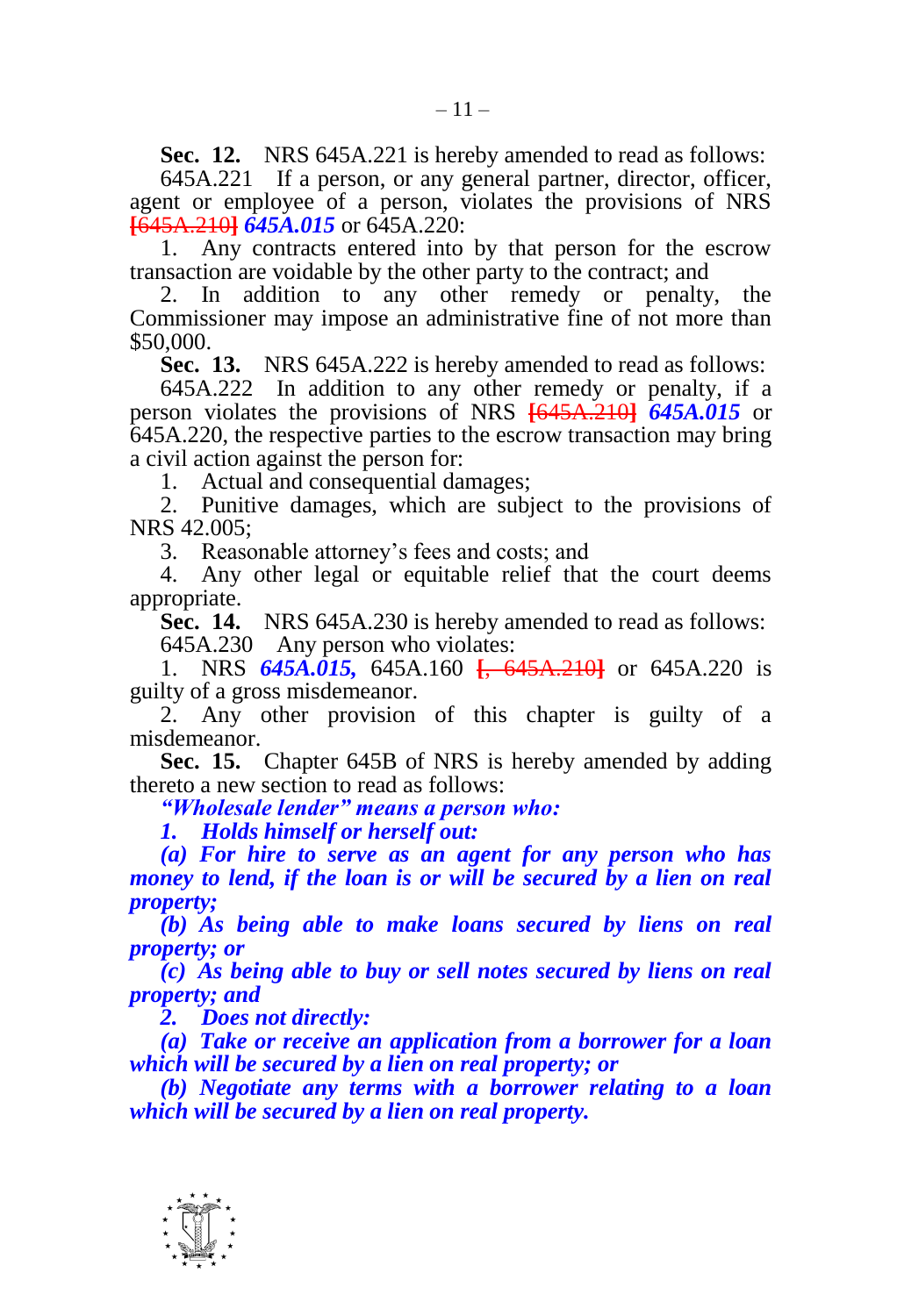**Sec. 15.4.** NRS 645B.010 is hereby amended to read as follows:

645B.010 As used in this chapter, unless the context otherwise requires, the words and terms defined in NRS 645B.0104 to 645B.0135, inclusive, *and section 15 of this act* have the meanings ascribed to them in those sections.

**Sec. 15.6.** NRS 645B.0127 is hereby amended to read as follows:

645B.0127 1. "Mortgage broker" means a person who, directly or indirectly:

(a) Holds himself or herself out for hire to serve as an agent for any person in an attempt to obtain a loan which will be secured by a lien on real property;

(b) Holds himself or herself out for hire to serve as an agent for any person who has money to lend, if the loan is or will be secured by a lien on real property;

(c) Holds himself or herself out as being able to make loans secured by liens on real property;

(d) Holds himself or herself out as being able to buy or sell notes secured by liens on real property; or

(e) Offers for sale in this State any security which is exempt from registration under state or federal law and purports to make investments in promissory notes secured by liens on real property.

2. *The term includes a wholesale lender.*

*3.* The term does not include a person who is licensed as a mortgage banker, as defined in NRS 645E.100, unless the person is also licensed as a mortgage broker pursuant to this chapter.

**Sec. 15.8.** NRS 645B.020 is hereby amended to read as follows:

645B.020 1. A person who wishes to be licensed as a mortgage broker must file a written application for a license with the Office of the Commissioner and pay the fee required pursuant to NRS 645B.050. The Commissioner may require the applicant or person to submit the information or pay the fee directly to the Division or, if the applicant or person is required to register or voluntarily registers with the Registry, to the Division through the Registry. An application for a license as a mortgage broker must:

(a) State the name, residence address and business address of the applicant and *, if the applicant is a mortgage broker other than a wholesale lender,* the location of each principal office and branch office at which the mortgage broker will conduct business within this State *.* **[**, including, without limitation,**]**

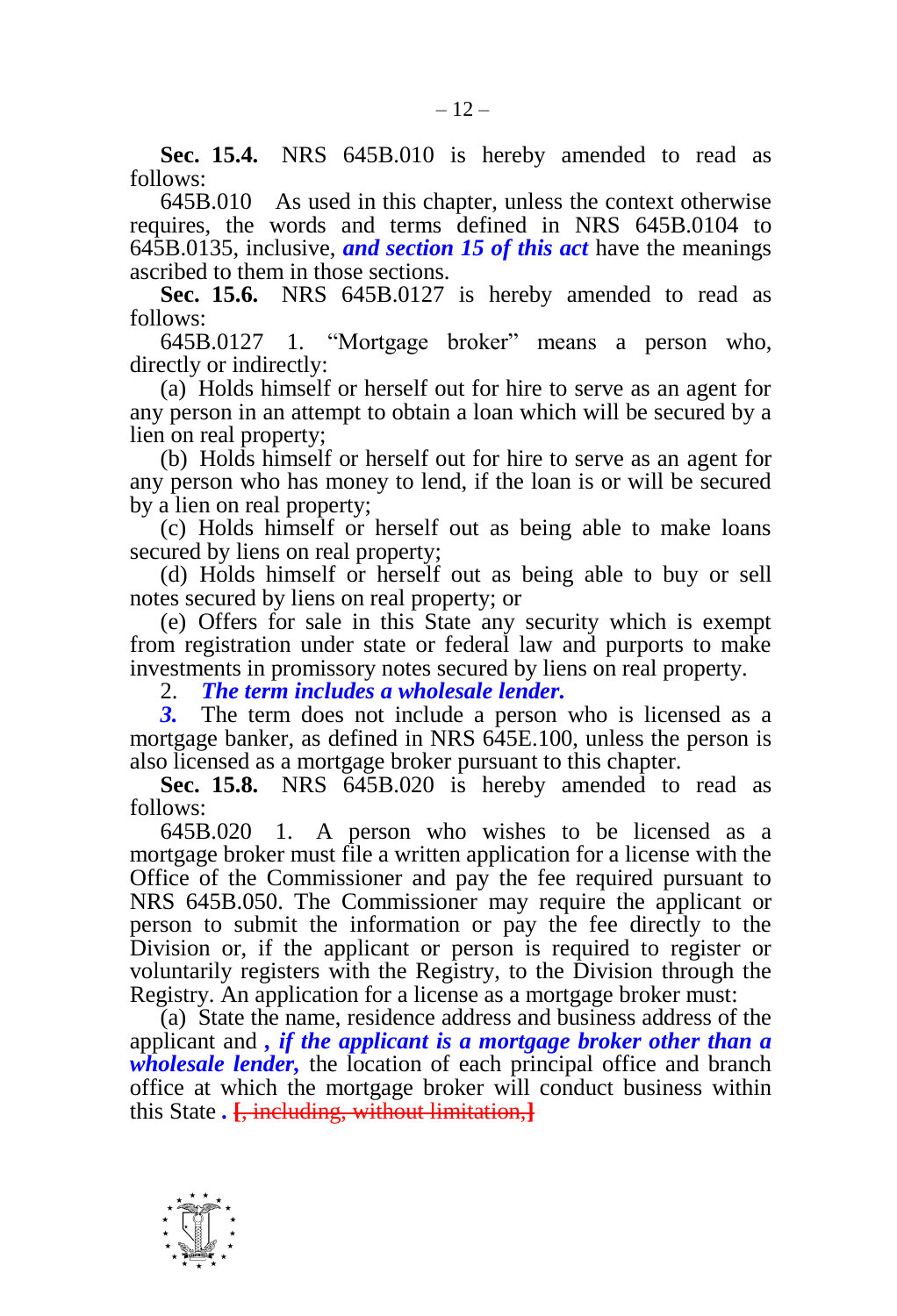*(b) State the location of* any *principal office,* office or other place of business located outside this State from which the mortgage broker will conduct business in this State and any office or other place of business which the applicant maintains as a corporate or home office.

**[**(b)**]** *(c)* State the name under which the applicant will conduct business as a mortgage broker.

**[**(c)**]** *(d)* List the name, residence address and business address of each person who will:

 $(\overline{1})$  If the applicant is not a natural person, have an interest in the mortgage broker as a principal, partner, officer, director or trustee, specifying the capacity and title of each such person.

(2) Be associated with or employed by the mortgage broker as a mortgage agent.

**[**(d)**]** *(e)* Include a general business plan and a description of the policies and procedures that the mortgage broker and his or her mortgage agents will follow to arrange and service loans and to conduct business pursuant to this chapter.

**[**(e)**]** *(f)* State the length of time the applicant has been engaged in the business of a mortgage broker.

**[**(f)**]** *(g)* Include a financial statement of the applicant and, if applicable, satisfactory proof that the applicant will be able to maintain continuously the net worth required pursuant to NRS 645B.115.

 $\frac{f(g)}{g(h)}$  Include all information required to complete the application.

**[**(h)**]** *(i)* Unless fingerprints were submitted to the Registry for the person, include a complete set of fingerprints for each natural person who is a principal, partner, officer, director or trustee of the applicant which the Division may forward to the Central Repository for Nevada Records of Criminal History for submission to the Federal Bureau of Investigation for its report.

**[**(i)**]** *(j)* Include any other information required pursuant to the regulations adopted by the Commissioner or an order of the Commissioner.

2. If a mortgage broker will conduct business in this State at one or more branch offices, the mortgage broker must apply for a license for each such branch office.

3. Except as otherwise provided by law, the Commissioner shall issue a license to an applicant as a mortgage broker if:

(a) The application is verified by the Commissioner and complies with the requirements of this chapter; and

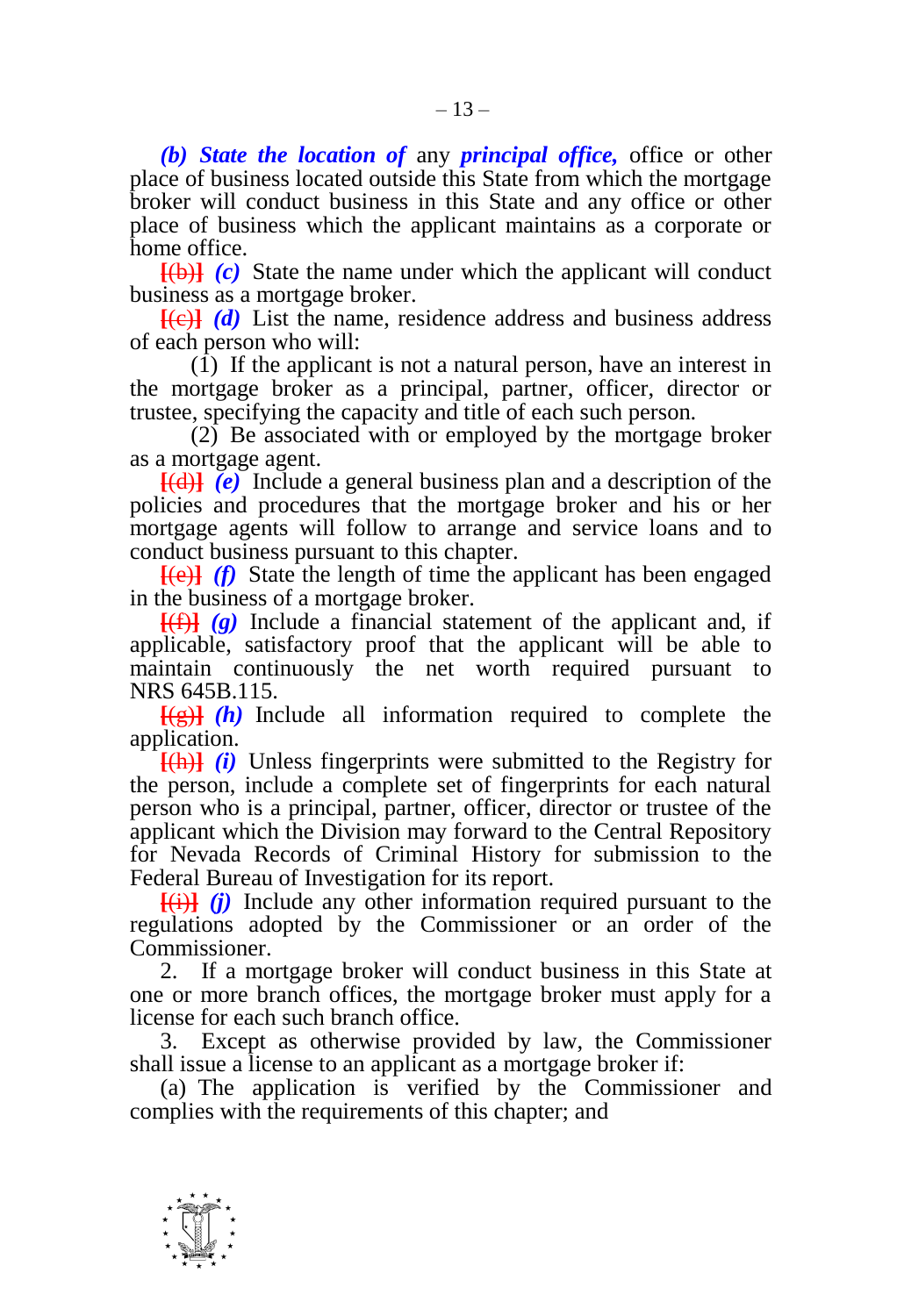(b) The applicant and each general partner, officer or director of the applicant, if the applicant is a partnership, corporation or unincorporated association:

(1) Has demonstrated financial responsibility, character and general fitness so as to command the confidence of the community and warrant a determination that the applicant will operate honestly, fairly and efficiently for the purposes of this chapter.

(2) Has not been convicted of, or entered or agreed to enter a plea of guilty or nolo contendere to, a felony in a domestic, foreign or military court within the 7 years immediately preceding the date of the application, or at any time if such felony involved an act of fraud, dishonesty or a breach of trust, moral turpitude or money laundering.

(3) Has not made a false statement of material fact on the application.

(4) Has never had a license or registration as a mortgage agent, mortgage banker, mortgage broker or residential mortgage loan originator revoked in this State or any other jurisdiction or had a financial services license revoked within the immediately preceding 10 years.

(5) Has not violated any provision of this chapter or chapter 645E of NRS, a regulation adopted pursuant thereto or an order of the Commissioner.

4. A person may apply for a license for an office or other place of business located outside this State from which the applicant will conduct business in this State if the applicant has a license issued pursuant to this chapter for an office or other place of business located in this State **[**,**]** *or if the applicant will conduct business in this State only as a wholesale lender,* and the applicant submits with the application for a license a statement signed by the applicant which states that the applicant agrees to:

(a) Make available *electronically or* at a location within this State the books, accounts, papers, records and files of the office or place of business located outside this State to the Commissioner or a representative of the Commissioner; or

(b) Pay the reasonable expenses for travel, meals and lodging of the Commissioner or a representative of the Commissioner incurred during any investigation or examination made at the office or place of business located outside this State.

 $\rightarrow$  The applicant must be allowed to choose between paragraph (a) or (b) in complying with the provisions of this subsection.

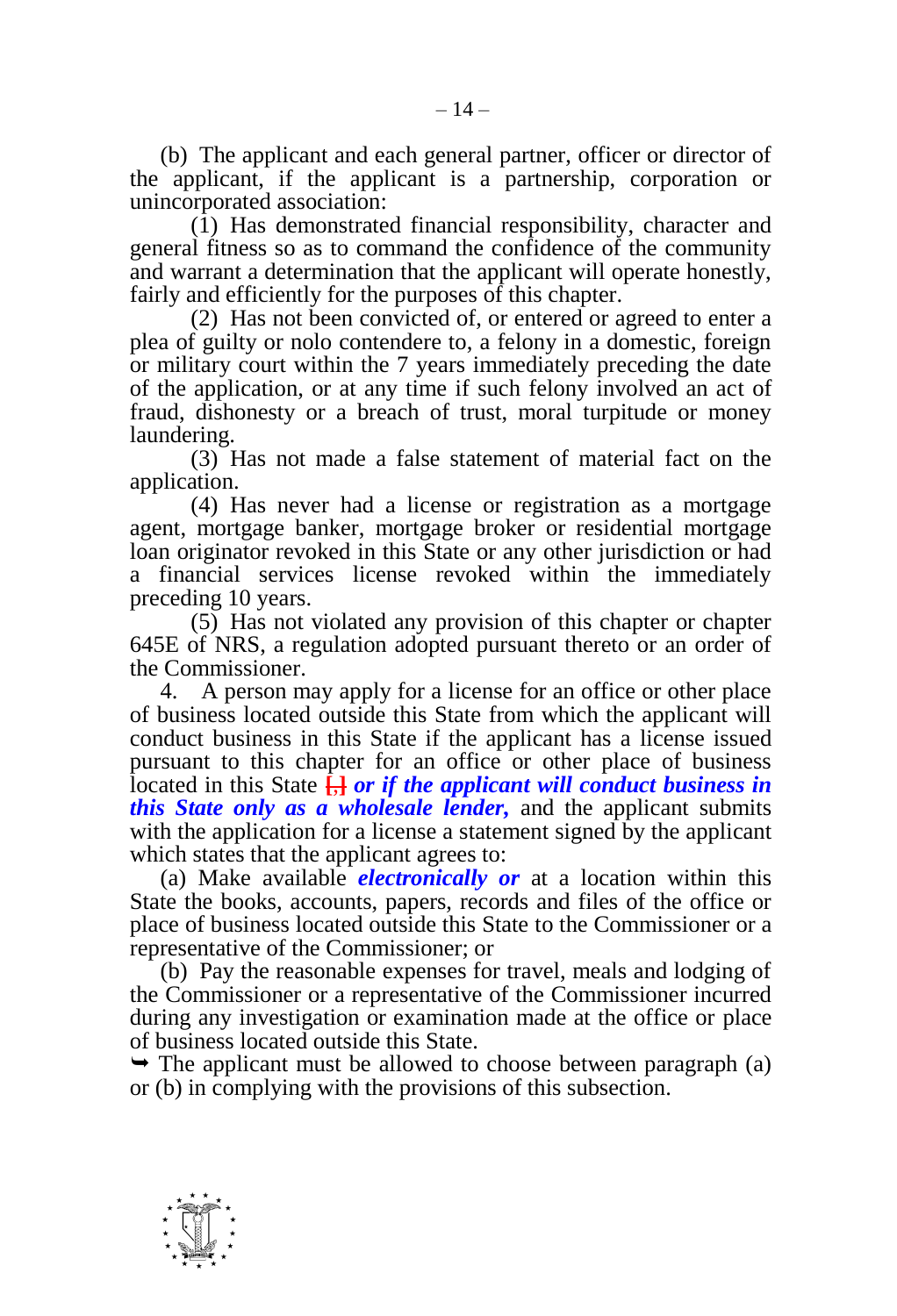**Sec. 16.** NRS 645B.050 is hereby amended to read as follows:

645B.050 1. A license as a mortgage broker issued pursuant to this chapter expires each year on December 31, unless it is renewed. To renew such a license, the licensee must submit to the Commissioner on or after November 1 and on or before December 31 of each year, or on a date otherwise specified by the Commissioner by regulation:

(a) An application for renewal;

(b) The fee required to renew the license pursuant to this section;

(c) The information required pursuant to NRS 645B.051; and

(d) All information required by the Commissioner or, if applicable, required by the Registry to complete the renewal.

2. If the licensee fails to submit any item required pursuant to subsection 1 to the Commissioner on or after November 1 and on or before December 31 of any year, unless a different date is specified by the Commissioner by regulation, the license is cancelled as of December 31 of that year. The Commissioner may reinstate a cancelled license if the licensee submits to the Commissioner on or before February 28 of the following year:

(a) An application for renewal;

(b) The fee required to renew the license pursuant to this section;

(c) The information required pursuant to NRS 645B.051;

(d) Except as otherwise provided in this section, a reinstatement fee of not more than \$200; and

(e) All information required to complete the reinstatement.

3. Except as otherwise provided in NRS 645B.016, a certificate of exemption issued pursuant to this chapter expires each year on December 31, unless it is renewed. To renew a certificate of exemption, a person must submit to the Commissioner on or after November 1 and on or before December 31 of each year or on a date otherwise specified by the Commissioner by regulation:

(a) An application for renewal that includes satisfactory proof that the person meets the requirements for an exemption from the provisions of this chapter; and

(b) The fee required to renew the certificate of exemption.

4. If the person fails to submit any item required pursuant to subsection 3 to the Commissioner on or after November 1 and on or before December 31 of any year, unless a different date is specified by the Commissioner by regulation, the certificate of exemption is cancelled as of December 31 of that year. Except as otherwise provided in NRS 645B.016, the Commissioner may reinstate a

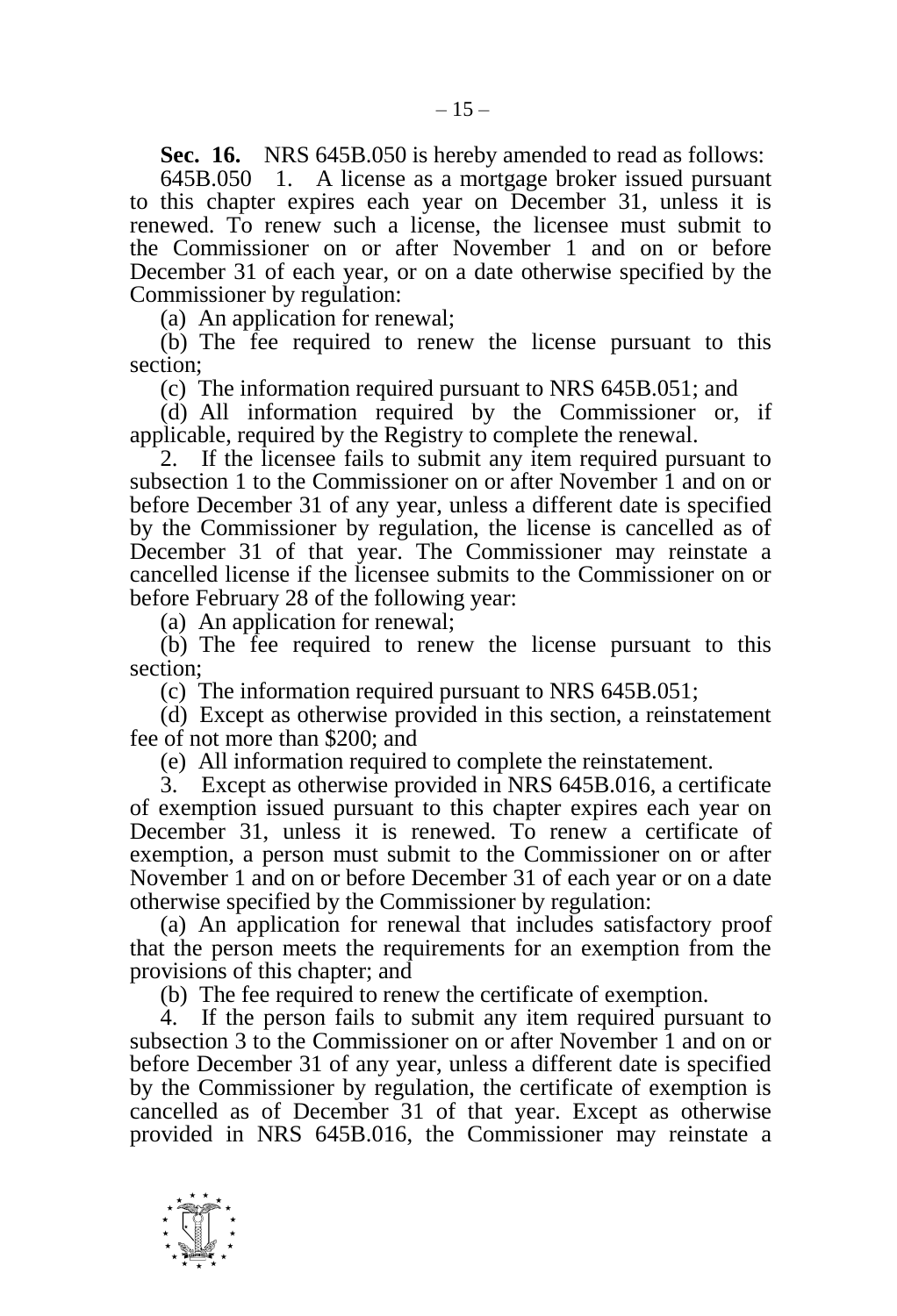(a) An application for renewal that includes satisfactory proof that the person meets the requirements for an exemption from the provisions of this chapter;

(b) The fee required to renew the certificate of exemption; and

(c) Except as otherwise provided in this section, a reinstatement fee of not more than \$100.

5. Except as otherwise provided in this section, a person must pay the following fees to apply for, to be issued or to renew a license as a mortgage broker pursuant to this chapter:

(a) To file an original application for a license, not more than \$1,500 for the principal office and not more than **[**\$40**]** *\$400* for each branch office. The person must also pay such additional expenses incurred in the process of investigation as the Commissioner deems necessary.

(b) To be issued a license, not more than \$1,000 for the principal office and not more than **[**\$60**]** *\$100* for each branch office.

(c) To renew a license, not more than \$500 for the principal office and not more than \$100 for each branch office.

6. Except as otherwise provided in this section, a person must pay the following fees to apply for or to renew a certificate of exemption pursuant to this chapter:

(a) To file an application for a certificate of exemption, not more than \$200.

(b) To renew a certificate of exemption, not more than \$100.

7. To be issued a duplicate copy of any license or certificate of exemption, a person must make a satisfactory showing of its loss and pay a fee of not more than \$10.

8. Except as otherwise provided in this chapter, all fees received pursuant to this chapter are in addition to any fee required to be paid to the Registry and must be deposited in the Account for Mortgage Lending created by NRS 645F.270.

9. The Commissioner may, by regulation, adjust any fee or date set forth in this section if the Commissioner determines that such an adjustment is necessary for the Commissioner to carry out his or her duties pursuant to this chapter. The amount of any adjustment in a fee pursuant to this subsection must not exceed the amount determined to be necessary for the Commissioner to carry out his or her duties pursuant to this chapter.

10. The Commissioner may require a licensee to submit an item or pay a fee required by this section directly to the Commissioner or, if the licensee is required to register or voluntarily

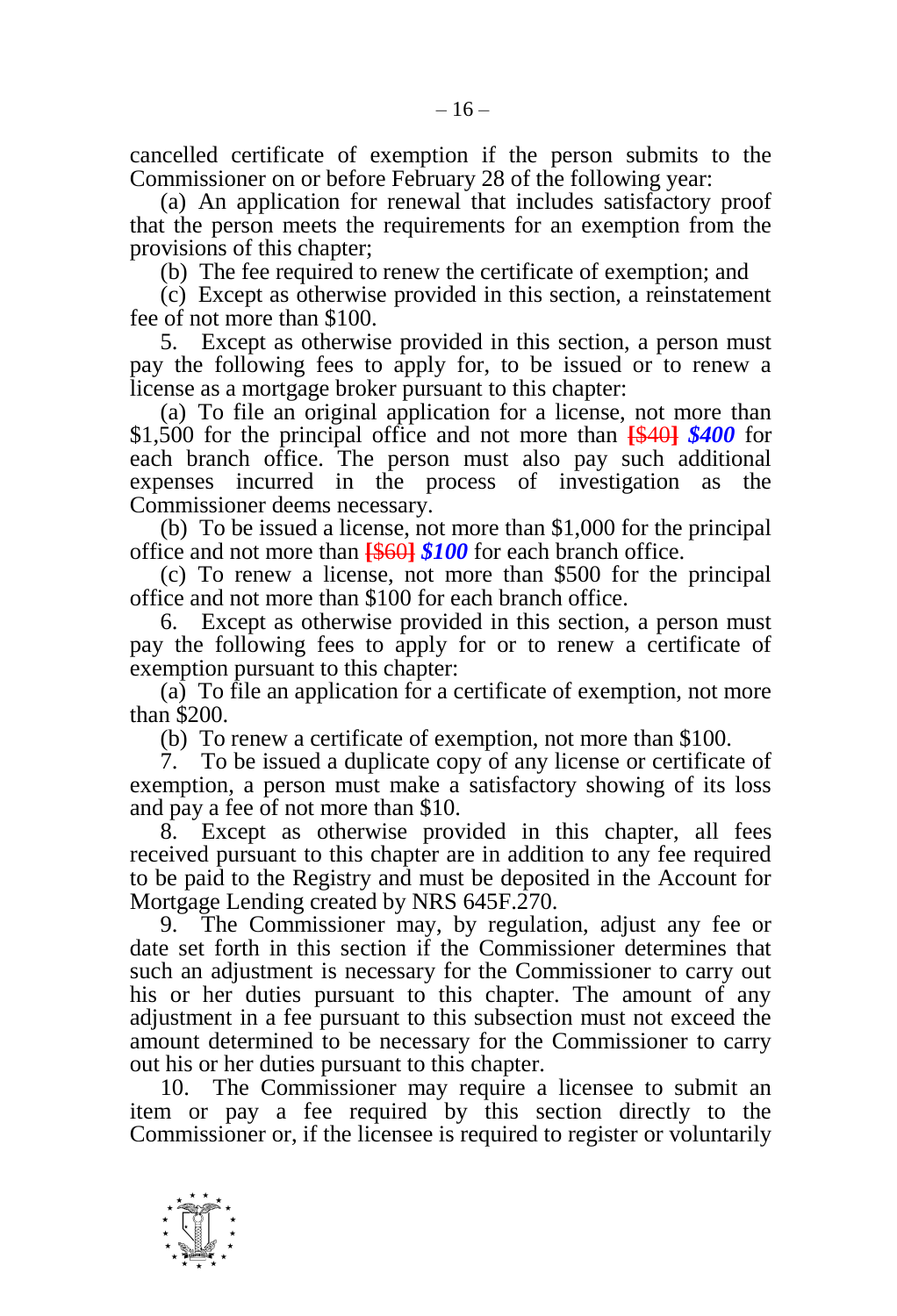registers with the Registry, to the Commissioner through the Registry.

**Sec. 17.** NRS 645B.430 is hereby amended to read as follows:

645B.430 1. A license as a mortgage agent issued pursuant to NRS 645B.410 expires each year on December 31, unless it is renewed. To renew a license as a mortgage agent, the holder of the license must continue to meet the requirements of subsection 3 of NRS 645B.410 and must submit to the Commissioner on or after November 1 and on or before December 31 of each year, or on a date otherwise specified by the Commissioner by regulation:

(a) An application for renewal;

(b) Except as otherwise provided in this section, satisfactory proof that the holder of the license as a mortgage agent attended at least 10 hours of certified courses of continuing education during the 12 months immediately preceding the date on which the license expires; and

(c) A renewal fee set by the Commissioner of not more than \$170.

2. In lieu of the continuing education requirement set forth in paragraph (b) of subsection 1, the holder of a license as a mortgage agent who, pursuant to subsection 1 of NRS 645F.267, is not required to register or renew with the Registry and who has not voluntarily registered or renewed with the Registry must submit to the Commissioner satisfactory proof that he or she attended at least 5 hours of certified courses of continuing education during the 12 months immediately preceding the date on which the license expires. The hours of continuing education required by this subsection must include:

(a) At least 3 hours relating to the laws and regulations of this State; and

(b) At least 2 hours relating to ethics.

3. If the holder of the license as a mortgage agent fails to submit any item required pursuant to subsection 1 or 2 to the Commissioner on or after November 1 and on or before December 31 of any year, unless a different date is specified by the Commissioner by regulation, the license is cancelled as of December 31 of that year. The Commissioner may reinstate a cancelled license if the holder of the license submits to the Commissioner on or before February 28 of the following year:

(a) An application for renewal;

(b) The fee required to renew the license pursuant to this section; and

(c) A reinstatement fee of \$75.

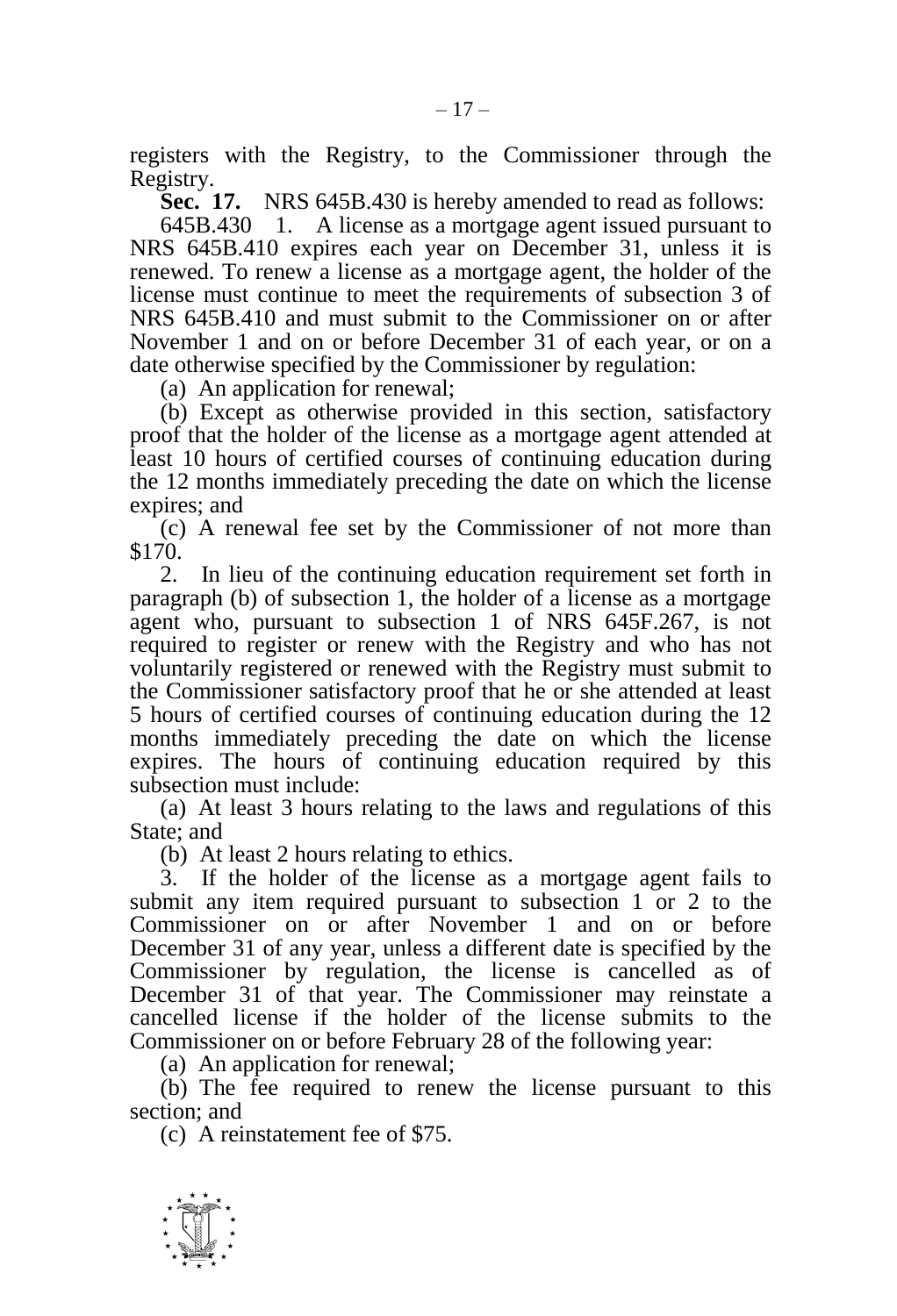4. To change the mortgage broker with whom the mortgage agent is associated, a person must pay a fee **[**of \$10.**]** *in an amount prescribed by regulation of the Commissioner, not to exceed \$50.*

5. Money received by the Commissioner pursuant to this section is in addition to any fee that must be paid to the Registry and must be deposited in the Account for Mortgage Lending created by NRS 645F.270.

6. The Commissioner may require a licensee to submit an item or pay a fee required by this section directly to the Division or, if the licensee is required to register or voluntarily registers with the Registry, to the Division through the Registry.

7. Nothing in this section shall be construed as preventing the Commissioner from renewing the license of a mortgage agent who does not satisfy the criteria set forth in paragraph (e) of subsection 1 of NRS 645B.410 at the time of the application for renewal.

8. As used in this section, "certified course of continuing education" has the meaning ascribed to it in NRS 645B.051.

**Sec. 18.** Chapter 645E of NRS is hereby amended by adding thereto a new section to read as follows:

*1. "Wholesale lender" means a person who:*

*(a) Directly or indirectly holds himself or herself out as being able to:*

*(1) Buy or sell notes secured by liens on real property; or*

*(2) Make loans secured by liens on real property using his or her own money;* 

*(b) Does not directly:*

*(1) Take or receive an application from a borrower for a loan which will be secured by a lien on real property; or*

*(2) Negotiate any terms with a borrower relating to a loan which will be secured by a lien on real property; and*

*(c) Does not engage in any other act or transaction described in NRS 645B.0127, unless the person is also licensed as a mortgage broker pursuant to chapter 645B of NRS.*

*2. For the purposes of this section, a person does not make a loan secured by a lien on real property using his or her own money if any portion of the money that is used to make the loan is provided by another person who acquires ownership of or a beneficial interest in the loan.*

**Sec. 18.4.** NRS 645E.010 is hereby amended to read as follows:

645E.010 As used in this chapter, unless the context otherwise requires, the words and terms defined in NRS 645E.020 to

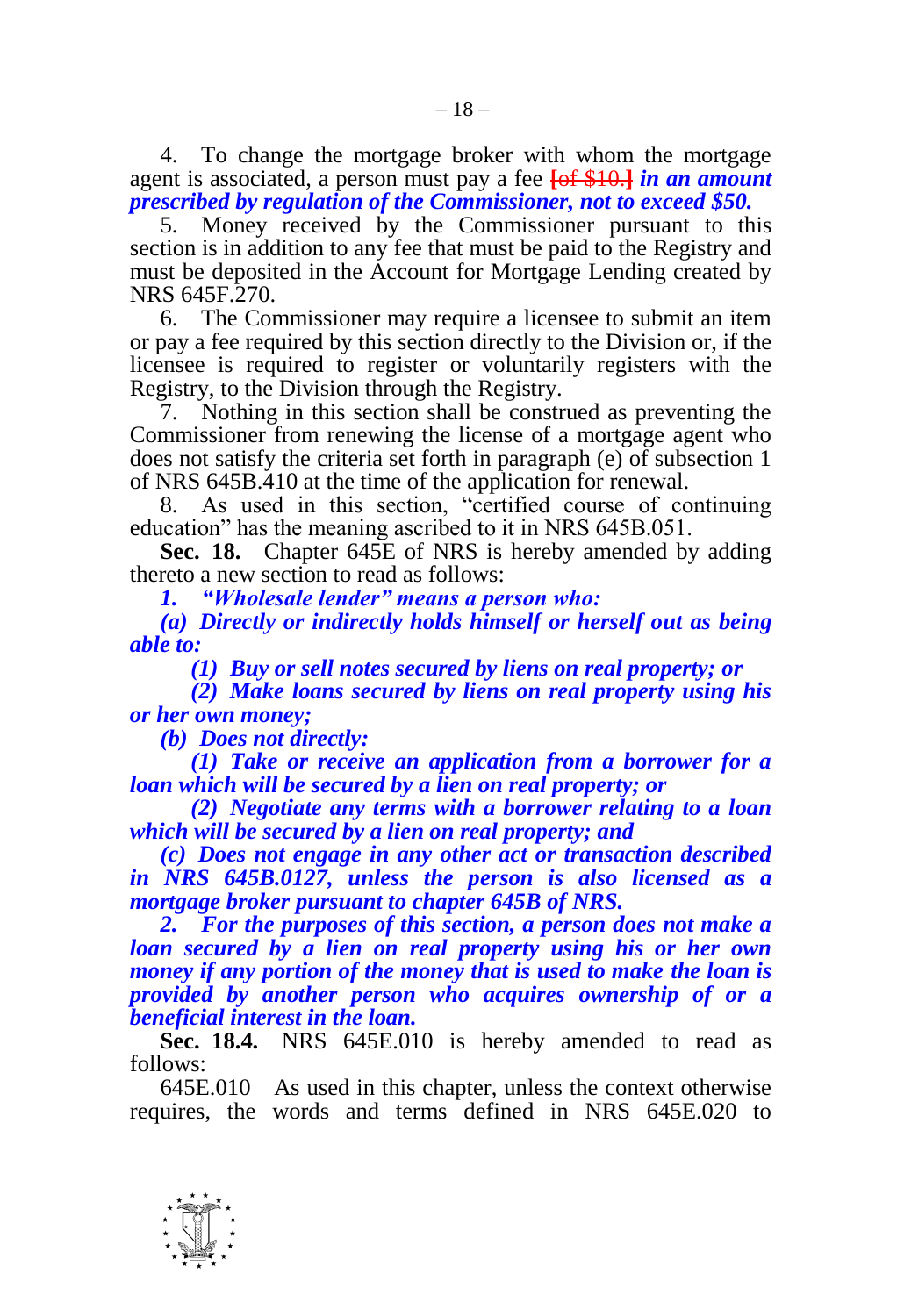645E.105, inclusive, *and section 18 of this act* have the meanings ascribed to them in those sections.

**Sec. 18.6.** NRS 645E.100 is hereby amended to read as  $f_0$ llows:

645E.100 1. "Mortgage banker" means any of the following: (a) A person who, directly or indirectly:

(1) Holds himself or herself out as being able to:

(I) Buy or sell notes secured by liens on real property; or

(II) Make loans secured by liens on real property using his or her own money; and

(2) Does not engage in any other act or transaction described in the definition of "mortgage broker," as set forth in NRS 645B.0127, unless the person is also licensed as a mortgage broker pursuant to chapter 645B of NRS.

(b) A person who, directly or indirectly:

(1) Negotiates, originates or makes or offers to negotiate, originate or make commercial mortgage loans as an agent for or on behalf of an institutional investor; and

(2) Does not engage in any other act or transaction described in the definition of "mortgage broker," as set forth in NRS 645B.0127, unless the person is also licensed as a mortgage broker pursuant to chapter 645B of NRS.

2. *The term includes a wholesale lender.*

For the purposes of this section, a person does not make a loan secured by a lien on real property using his or her own money if any portion of the money that is used to make the loan is provided by another person who acquires ownership of or a beneficial interest in the loan.

**Sec. 18.8.** NRS 645E.200 is hereby amended to read as follows:

645E.200 1. A person who wishes to be licensed as a mortgage banker must file a written application for a license with the Office of the Commissioner and pay the fee required pursuant to NRS 645E.280. An application for a license as a mortgage banker must:

(a) Be verified.

(b) State the name, residence address and business address of the applicant and *, if the applicant is a mortgage banker other than a wholesale lender,* the location of each principal office and branch office at which the mortgage banker will conduct business in this State *.* **[**, including, without limitation,**]**

*(c) State the location of* any *principal office,* office or other place of business located outside this State from which the mortgage

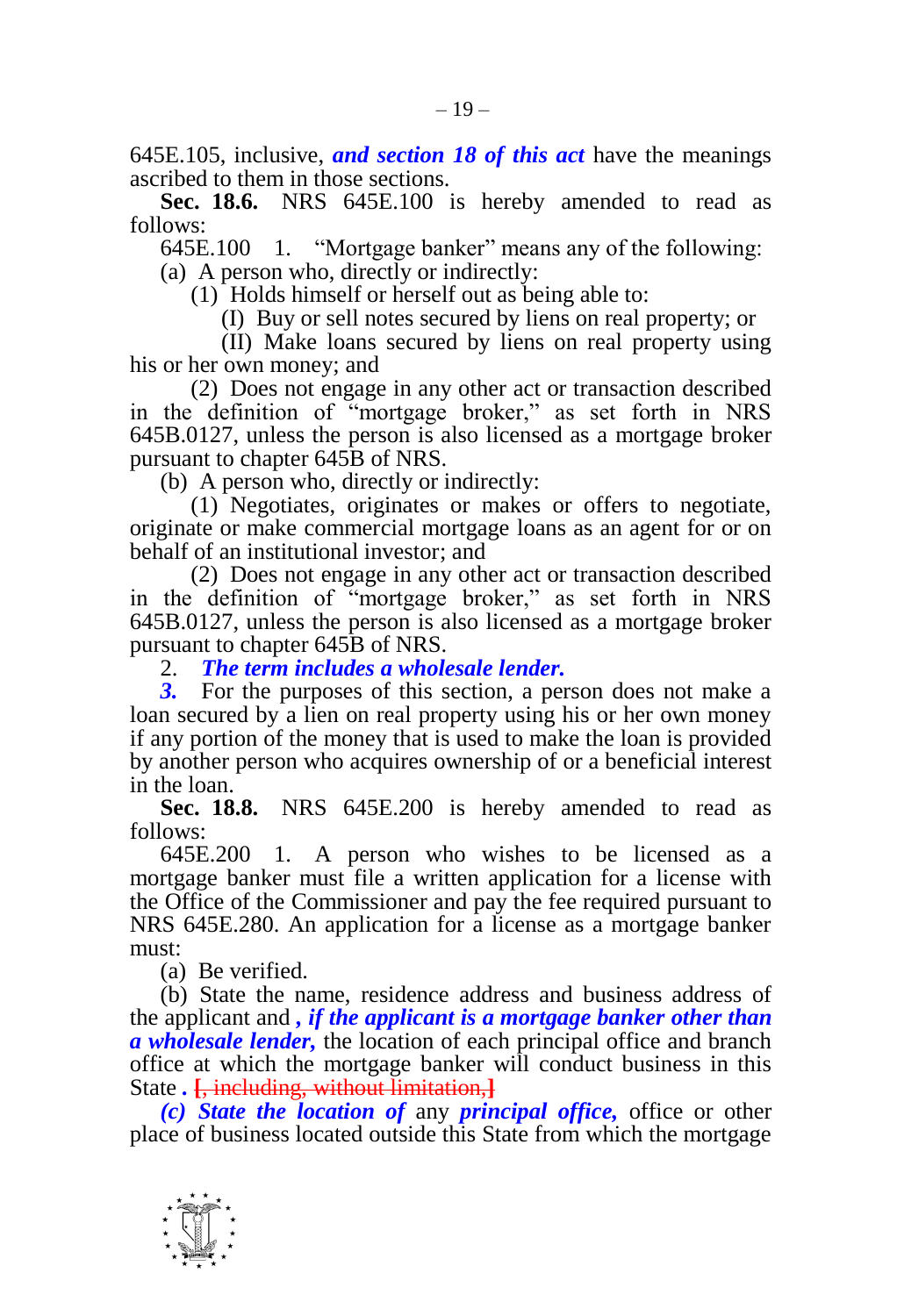banker will conduct business in this State and any office or other place of business which the applicant maintains as a corporate or home office.

 $[Fe]$  *(d)* State the name under which the applicant will conduct business as a mortgage banker.

 $[$ (d) $]$  (e) If the applicant is not a natural person, list the name, residence address and business address of each person who will have an interest in the mortgage banker as a principal, partner, officer, director or trustee, specifying the capacity and title of each such person.

**[**(e)**]** *(f)* Indicate the general plan and character of the business.

**[**(f)**]** *(g)* State the length of time the applicant has been engaged in the business of a mortgage banker.

 $\frac{f(g)}{g(h)}$  Include a financial statement of the applicant.

**[**(h)**]** *(i)* Include a complete set of fingerprints for each natural person who is a principal, partner, officer, director or trustee of the applicant which the Division may forward to the Central Repository for Nevada Records of Criminal History for submission to the Federal Bureau of Investigation for its report.

**[**(i)**]** *(j)* Include any other information required pursuant to the regulations adopted by the Commissioner or an order of the Commissioner.

2. If a mortgage banker will conduct business in this State at one or more branch offices, the mortgage banker must apply for a license for each such branch office.

3. Except as otherwise provided by law, the Commissioner shall issue a license to an applicant as a mortgage banker if:

(a) The application is verified by the Commissioner and complies with the requirements of this chapter, other applicable law and, if applicable, the Registry; and

(b) The applicant and each general partner, officer or director of the applicant, if the applicant is a partnership, corporation or unincorporated association:

(1) Has demonstrated financial responsibility, character and general fitness so as to command the confidence of the community and warrant a determination that the applicant will operate honestly, fairly and efficiently for the purposes of this chapter. For the purposes of this subparagraph, the factors considered in determining whether a person has demonstrated financial responsibility include, without limitation:

(I) Whether the person's personal credit history indicates any adverse material items, including, without limitation, liens,

-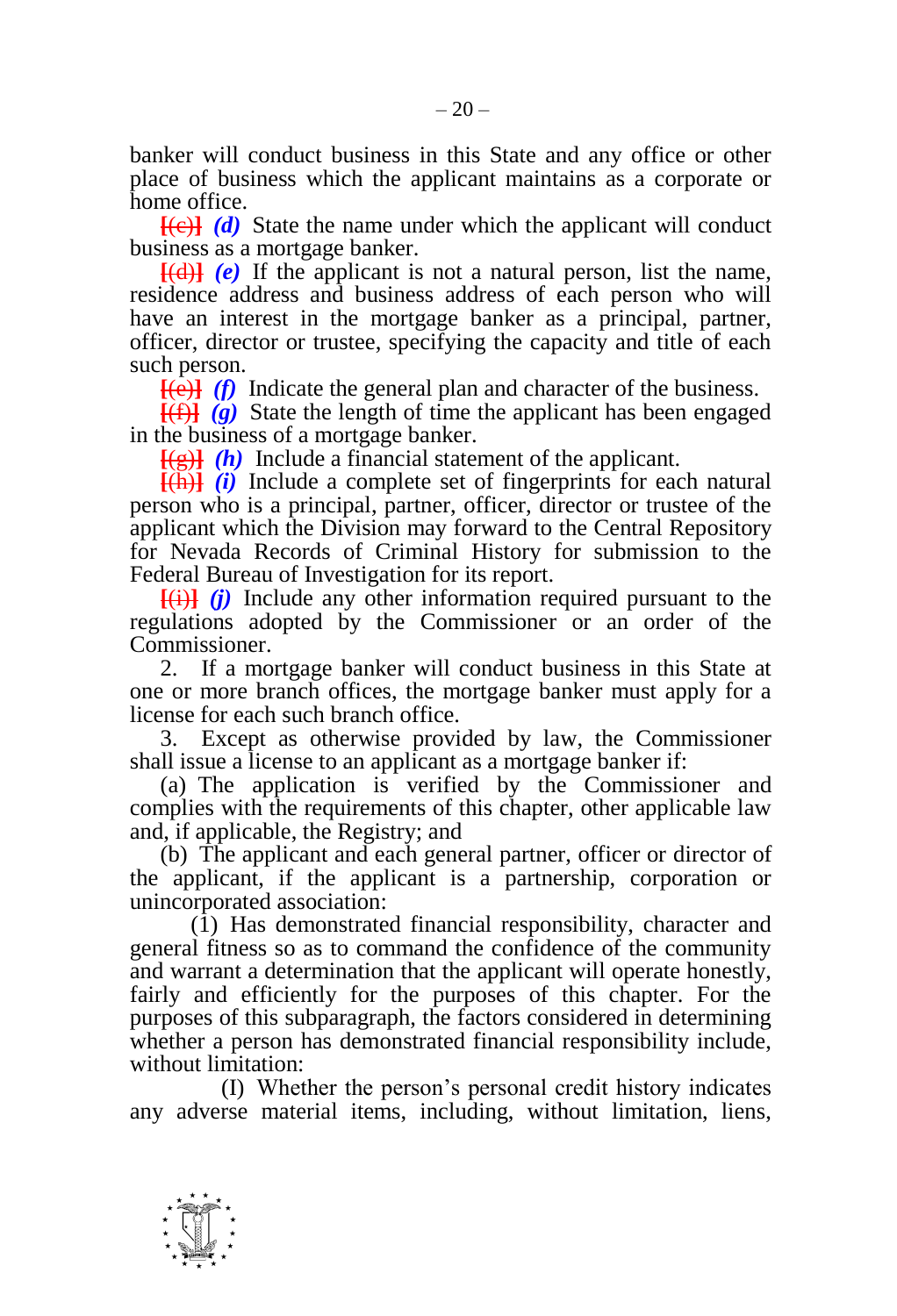judgments, disciplinary action, bankruptcies, foreclosures or failures to comply with court-approved payment plans;

(II) The circumstances surrounding any adverse material items in the person's personal credit history; and

(III) Any instance of fraud, misrepresentation, dishonest business practices, the mishandling of trust funds or other types of comparable behavior.

(2) Has not been convicted of, or entered or agreed to enter a plea of guilty or nolo contendere to, a felony in a domestic, foreign or military court within the 7 years immediately preceding the date of the application, or at any time if such felony involved an act of fraud, dishonesty or a breach of trust, moral turpitude or money laundering.

(3) Has not made a false statement of material fact on the application.

(4) Has never had a license or registration as a mortgage agent, mortgage banker, mortgage broker or residential mortgage loan originator revoked in this State or any other jurisdiction or had a financial services license revoked within the immediately preceding 10 years.

(5) Has not violated any provision of this chapter or chapter 645B of NRS, a regulation adopted pursuant thereto or an order of the Commissioner.

4. If an applicant is a partnership, corporation or unincorporated association, the Commissioner may refuse to issue a license to the applicant if any member of the partnership or any officer or director of the corporation or unincorporated association has committed any act or omission that would be cause for refusing to issue a license to a natural person.

5. A person may apply for a license for an office or other place of business located outside this State from which the applicant will conduct business in this State if the applicant or a subsidiary or affiliate of the applicant has a license issued pursuant to this chapter for an office or other place of business located in this State *or if the applicant will conduct business in this State only as a wholesale lender*, and  $\overline{iii}$  the applicant submits with the application for a license a statement signed by the applicant which states that the applicant agrees to:

(a) Make available *electronically or* at a location within this State the books, accounts, papers, records and files of the office or place of business located outside this State to the Commissioner or a representative of the Commissioner; or

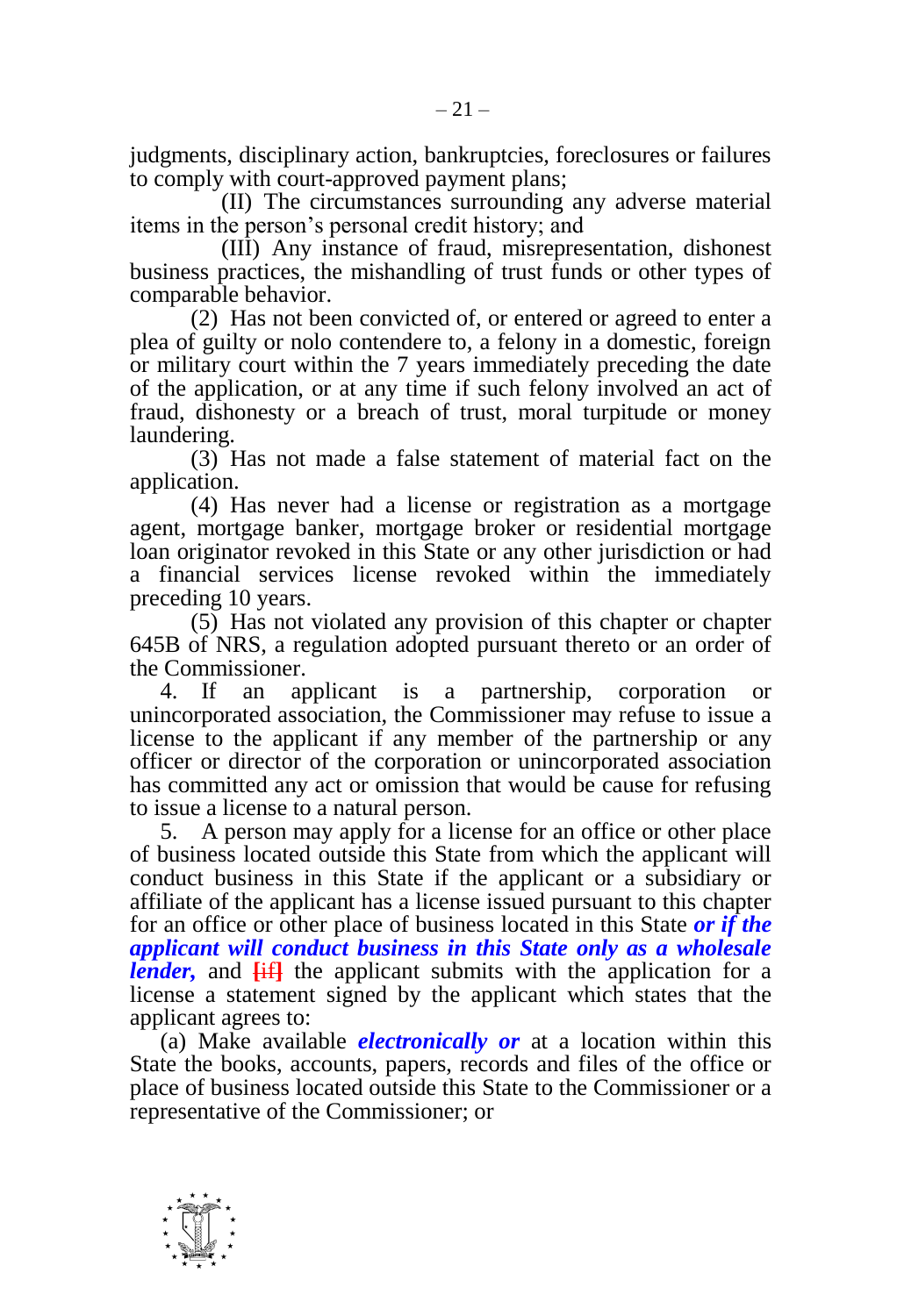(b) Pay the reasonable expenses for travel, meals and lodging of the Commissioner or a representative of the Commissioner incurred during any investigation or examination made at the office or place of business located outside this State.

 $\rightarrow$  The applicant must be allowed to choose between paragraph (a) or (b) in complying with the provisions of this subsection.

**Sec. 19.** NRS 645E.280 is hereby amended to read as follows:

645E.280 1. A license issued to a mortgage banker pursuant to this chapter expires each year on December 31, unless it is renewed. To renew a license, the licensee must submit to the Commissioner on or after November 1 and on or before December 31 of each year, or on a date otherwise specified by the Commissioner by regulation:

(a) An application for renewal that complies with the requirements of this chapter;

(b) The fee required to renew the license pursuant to this section; and

(c) All information required by the Commissioner or, if applicable, required by the Registry to complete the renewal.

2. If the licensee fails to submit any item required pursuant to subsection 1 to the Commissioner on or after November 1 and on or before December 31 of any year, unless a different date is specified by the Commissioner by regulation, the license is cancelled as of December 31 of that year. The Commissioner may reinstate a cancelled license if the licensee submits to the Commissioner on or before February 28 of the following year:

(a) An application for renewal that complies with the requirements of this chapter;

(b) The fee required to renew the license pursuant to this section;

(c) Except as otherwise provided in this section, a reinstatement fee of not more than \$200; and

(d) All information required to complete the reinstatement.

3. Except as otherwise provided in NRS 645E.160, a certificate of exemption issued pursuant to this chapter expires each year on December 31, unless it is renewed. To renew a certificate of exemption, a person must submit to the Commissioner on or after November 1 and on or before December 31 of each year, or on a date otherwise specified by the Commissioner by regulation:

(a) An application for renewal that complies with the requirements of this chapter; and

(b) The fee required to renew the certificate of exemption.

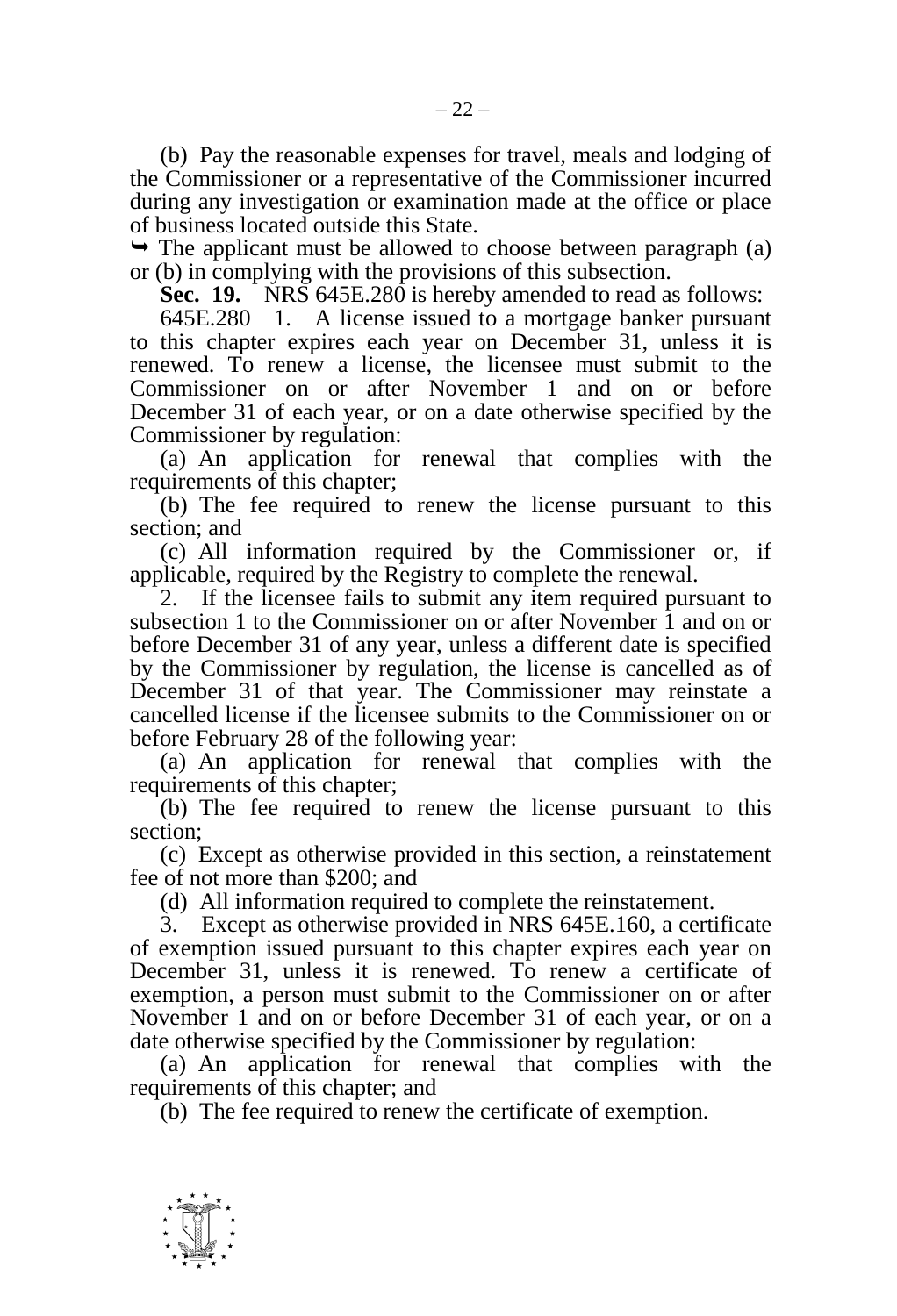4. If the person fails to submit any item required pursuant to subsection 3 to the Commissioner on or after November 1 and on or before December 31 of any year, unless a different date is specified by the Commissioner by regulation, the certificate of exemption is cancelled. Except as otherwise provided in NRS 645E.160, the Commissioner may reinstate a cancelled certificate of exemption if the person submits to the Commissioner on or before February 28 of the following year:

(a) An application for renewal that complies with the requirements of this chapter;

(b) The fee required to renew the certificate of exemption; and

(c) Except as otherwise provided in this section, a reinstatement fee of not more than \$100.

5. Except as otherwise provided in this section, a person must pay the following fees to apply for, to be issued or to renew a license as a mortgage banker pursuant to this chapter:

(a) To file an original application for a license, not more than \$1,500 for the principal office and not more than **[**\$40**]** *\$400* for each branch office. The person must also pay such additional expenses incurred in the process of investigation as the Commissioner deems necessary.

(b) To be issued a license, not more than \$1,000 for the principal office and not more than **[**\$60**]** *\$100* for each branch office.

(c) To renew a license, not more than \$500 for the principal office and not more than \$100 for each branch office.

6. Except as otherwise provided in this section, a person must pay the following fees to apply for or to renew a certificate of exemption pursuant to this chapter:

(a) To file an application for a certificate of exemption, not more than \$200.

(b) To renew a certificate of exemption, not more than \$100.

7. To be issued a duplicate copy of any license or certificate of exemption, a person must make a satisfactory showing of its loss and pay a fee of not more than \$10.

8. Except as otherwise provided in this chapter, all fees received pursuant to this chapter are in addition to any fee required to be paid to the Registry and must be deposited in the Account for Mortgage Lending created by NRS 645F.270.

9. The Commissioner may, by regulation, adjust any fee set forth in this section if the Commissioner determines that such an adjustment is necessary for the Commissioner to carry out his or her duties pursuant to this chapter. The amount of any adjustment in a fee pursuant to this subsection must not exceed the amount

-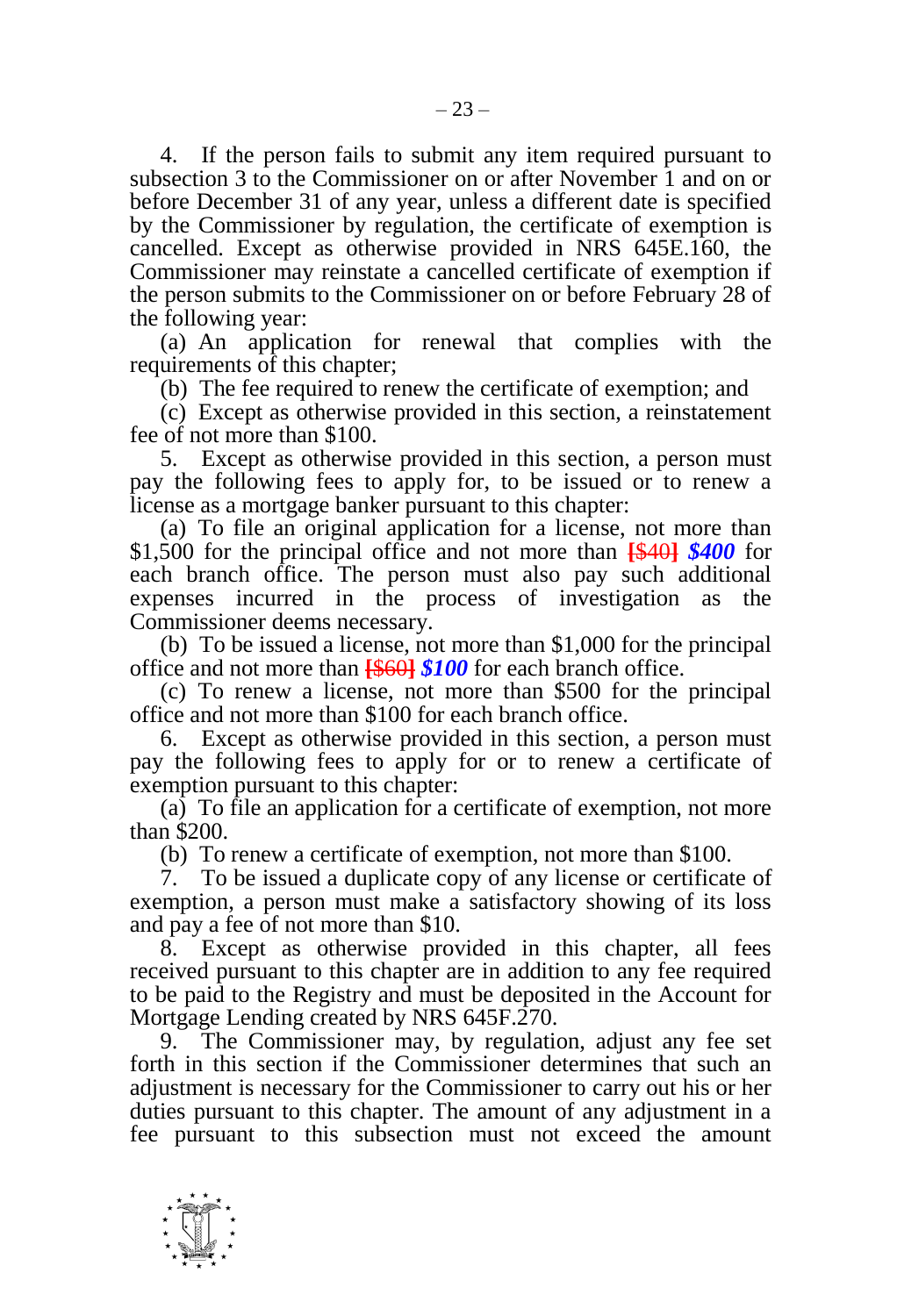determined to be necessary for the Commissioner to carry out his or her duties pursuant to this chapter.

10. The Commissioner may require a licensee to submit an item or pay a fee required by this section directly to the Division or, if the licensee is required to register or voluntarily registers with the Registry, to the Division through the Registry.

**Sec. 20.** Chapter 645F of NRS is hereby amended by adding thereto the provisions set forth as sections 21 to 86.7, inclusive, of this act.

**Secs. 21-86.** (Deleted by amendment.)

**Sec. 86.2.** *"Mortgage servicer" means a person who directly services a mortgage loan, or who is responsible for interacting with a borrower, managing a loan account on a daily basis, including, without limitation, collecting and crediting periodic loan payments, managing any escrow account or enforcing the note and security instrument, either as the current owner of the promissory note or as the authorized agent of the current owner of the promissory note. The term includes a person providing such services by contract as a subservicing agent to a master servicer by contract. The term does not include a trustee under a deed of trust, or the trustee's authorized agent, acting under a power of sale pursuant to a deed of trust.*

**Sec. 86.3.** *Except as otherwise provided in section 86.7 of this act, a person shall not engage in the business of a mortgage servicer or hold himself or herself out as a mortgage servicer in this State without a license issued pursuant to this chapter.*

**Sec. 86.4.** *1. The Commissioner:*

*(a) Shall adopt regulations establishing the requirements for the licensure and supervision of mortgage servicers in this State.*

*(b) May adopt any other regulations necessary to carry out the provisions of sections 86.3 to 86.7, inclusive, of this act.*

*2. The regulations adopted pursuant to subsection 1 must:*

*(a) Prescribe the form and contents of an application for the initial issuance and renewal of a license as a mortgage servicer.*

*(b) Prescribe the manner in which an application may be approved or denied.*

*(c) Prescribe the grounds and procedures for the revocation, suspension, denial or nonrenewal of a license.*

*(d) Establish reasonable fees for an application, the initial issuance of a license and the renewal of a license.*

*(e) Establish the manner in which the Commissioner may take appropriate disciplinary action, including, without limitation, the imposition of an administrative fine, against any person for a* 

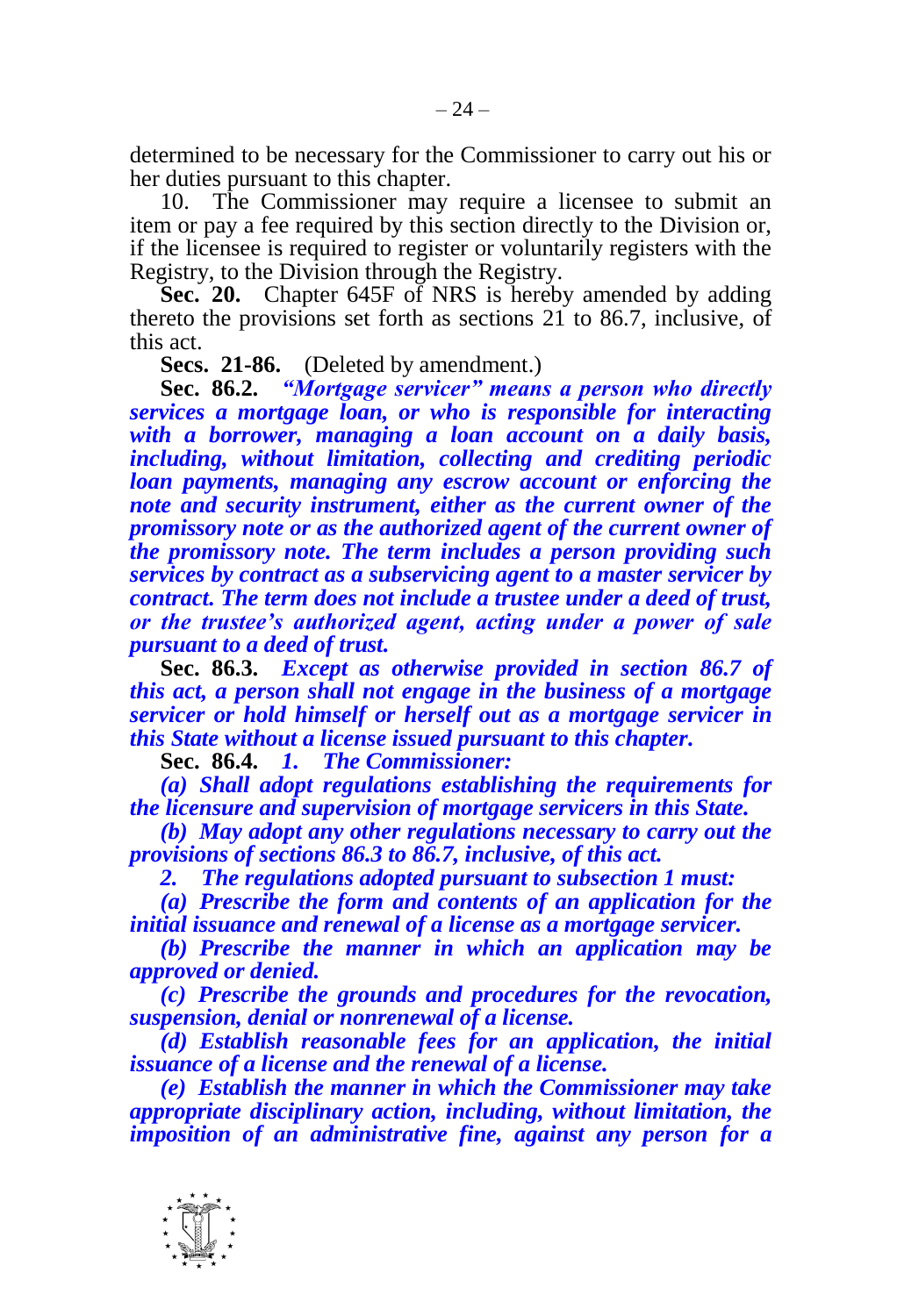*violation of any regulation adopted pursuant to subsection 1 or any provision of sections 86.3 to 86.7, inclusive, of this act.*

**Sec. 86.5.** *1. A mortgage servicer shall comply with:*

*(a) The relevant provisions of 12 C.F.R. Part 1024, commonly known as Regulation X, and 12 C.F.R. Part 1026, commonly known as Regulation Z, as those regulations are amended by the Final Servicing Rules issued by the Consumer Financial Protection Bureau in 78 Federal Register 10696 and 10902 on February 14, 2013, and any amendments thereto.*

*(b) Any other applicable federal or state law or regulation or any order of the Commissioner.*

*2. The Commissioner shall conduct any examination or investigation of a mortgage servicer or applicant for the issuance of a license as a mortgage servicer as may be necessary to ensure compliance with the provisions of sections 86.3 to 86.7, inclusive, of this act, and any regulations adopted pursuant thereto.*

*3. If the Commissioner, upon examination or investigation of a mortgage servicer or applicant for the issuance of a license as a mortgage servicer, determines that the mortgage servicer or applicant has violated any applicable provision of section 86.3 to 86.7, inclusive, of this act, or any regulations adopted pursuant thereto, the Commissioner may take such disciplinary action against the mortgage servicer or applicant as may be authorized by regulation of the Commissioner.*

**Sec. 86.6.** *1. Except as otherwise provided in NRS 645F.267 and 645F.293, the Commissioner shall require a person to submit to the Commissioner through the Registry:*

*(a) An application for the initial issuance or the renewal of a license as a mortgage servicer, including any fees related to the issuance or renewal of a license.*

*(b) Any form or filing that a mortgage servicer is otherwise required to submit to the Commissioner.*

*(c) Any administrative fine assessed against the person pursuant to the regulations adopted pursuant to section 86.4 of this act.*

*(d) Any costs associated with the submittal of any document, information, fee or fine through the Registry.*

*2. Any fees and costs received pursuant to subsection 1 are nonrefundable.* 

*3. Except as otherwise provided in this chapter, all fees and costs received pursuant to sections 86.3 to 86.7, inclusive, of this act are in addition to any fee or cost required to be paid to the*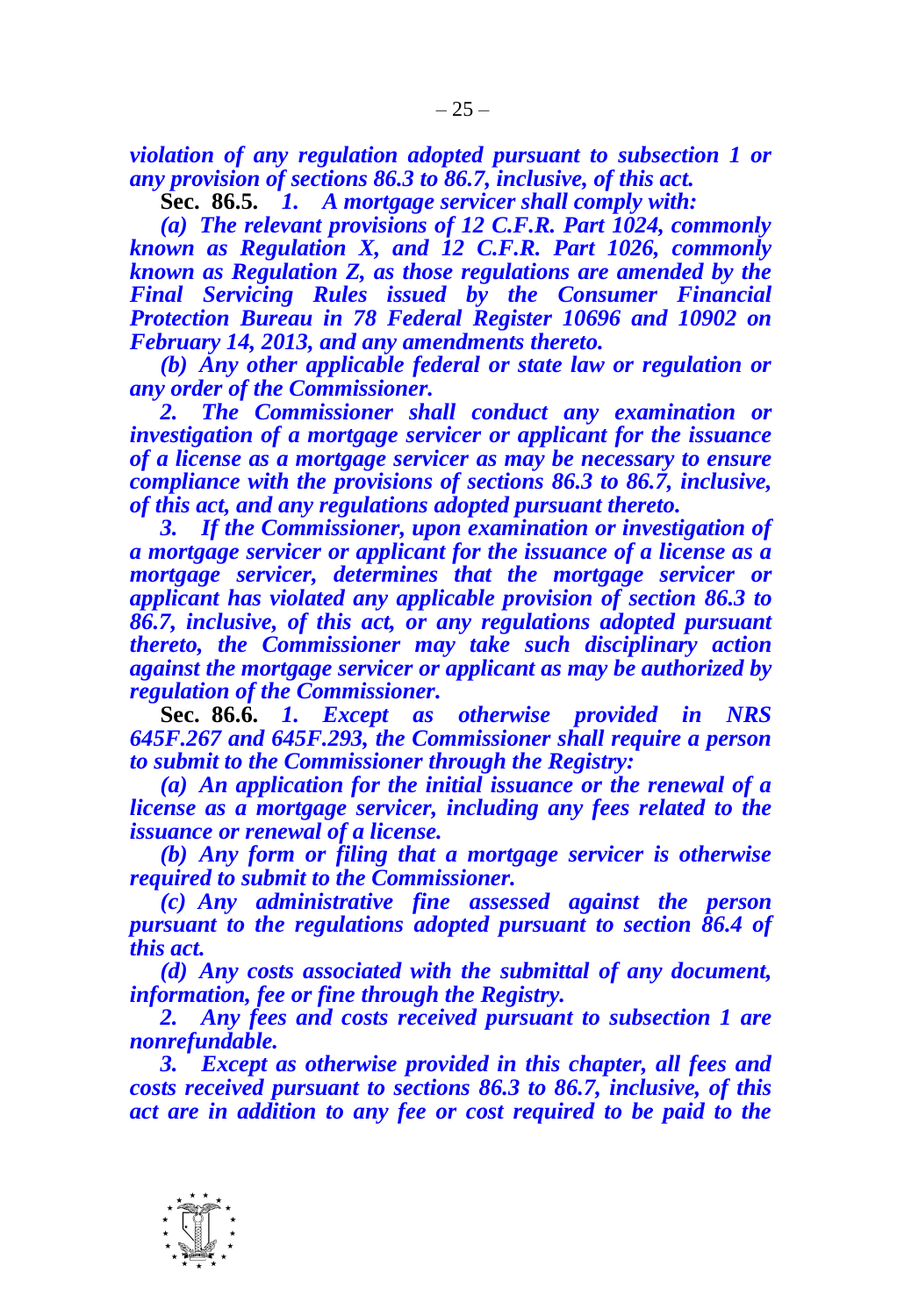*Registry and must be deposited in the Account for Mortgage Lending created by NRS 645F.270.*

**Sec. 86.7.** *The provisions of sections 86.3 to 86.7, inclusive, of this act do not apply to:*

*1. A depository financial institution, as that term is defined in NRS 645E.060, or any subsidiary or holding company of a depository financial institution if such entity maintains its principal place of business or a branch office in this State.*

*2. A real estate investment trust, as that term is defined in 26 U.S.C. § 856(a), unless the business conducted by the trust in this State is not subject to supervision by the appropriate regulatory body of a jurisdiction outside of this State.*

*3. Any trustee of an employee benefit plan, as that term is defined in 29 U.S.C. § 1002(3), who makes a residential mortgage loan directly from money in the plan.*

*4. An attorney who is licensed in this State and who does not engage in the business of, or otherwise hold himself or herself out as being able to provide services related to, a mortgage servicer, if the activities of the attorney are directly incidental to the representation of a client.*

*5. A person performing any act pursuant to a court order.*

*6. A federal or state agency or a political subdivision of this State, including, without limitation, the Public Employees' Retirement System.*

*7. A nonprofit organization that is recognized as exempt under section 501(c)(3) of the Internal Revenue Code, 26 U.S.C. § 501(c)(3).*

*8. A mortgage servicer that, in the aggregate with any affiliates, services not more than 10 residential mortgage loans in this State during a calendar year.*

*9. A person licensed pursuant to the provisions of chapter 645B, 645E or 675 of NRS who is collecting payments on a mortgage loan or servicing one or more mortgage loans made or arranged by the person under his or her license.*

**Sec. 87.** NRS 645F.010 is hereby amended to read as follows:

645F.010 As used in this chapter, unless the context otherwise requires, the words and terms defined in NRS 645F.020 to 645F.065, inclusive, *and section 86.2 of this act* have the meanings ascribed to them in those sections.

**Sec. 88.** NRS 645F.160 is hereby amended to read as follows:

645F.160 The Commissioner shall not, either directly or indirectly, be interested in any *mortgage servicer,* escrow agency, mortgage broker or mortgage banker to which *this chapter and*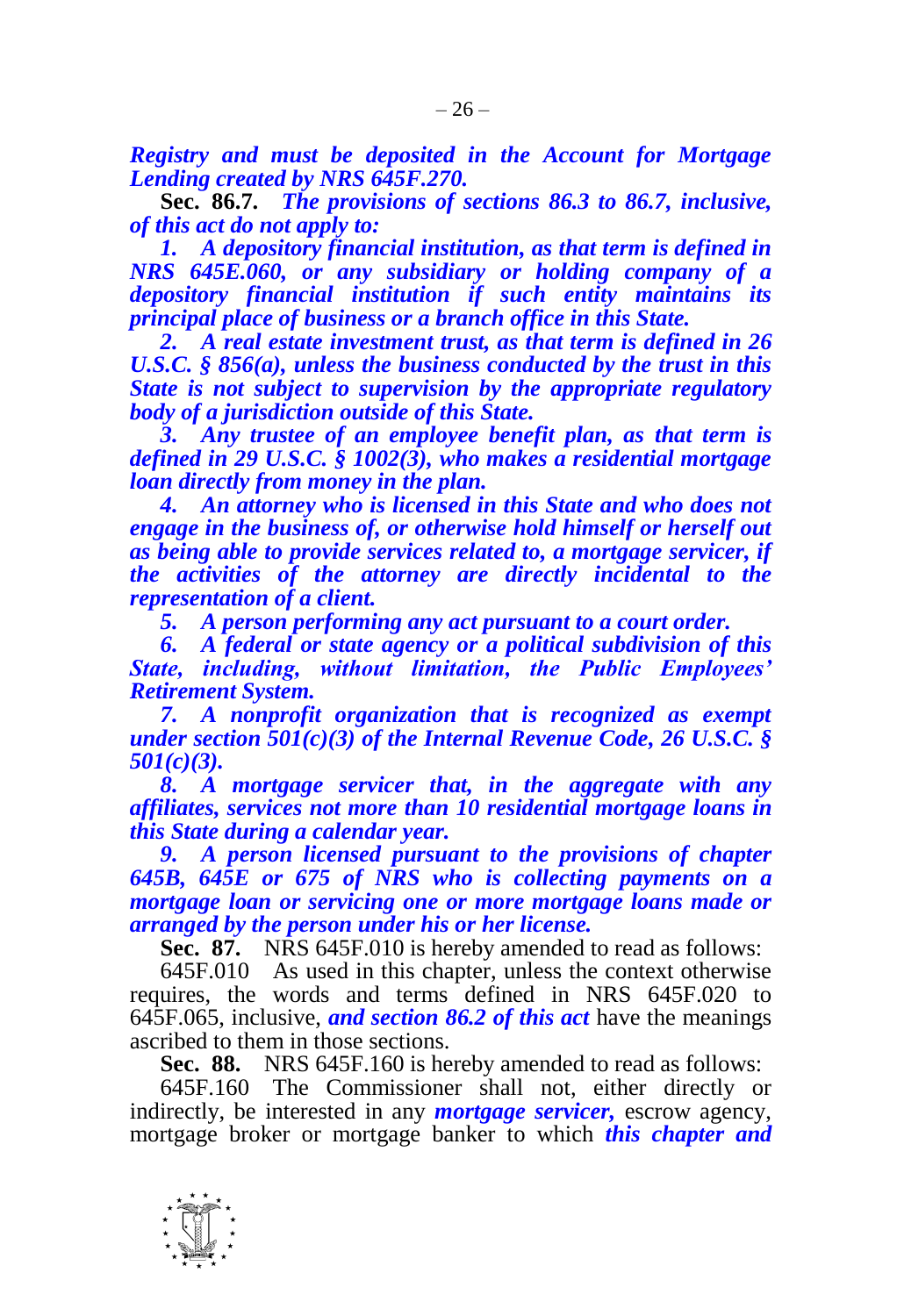chapters 645A, 645B and 645E of NRS apply, nor engage in business as a personal loan broker.

**Sec. 89.** NRS 645F.180 is hereby amended to read as follows:

645F.180 1. The Commissioner may appoint deputy commissioners of mortgage lending, examiners, assistants, clerks, stenographers and other employees necessary to assist the Commissioner in the performance of his or her duties pursuant to this chapter, chapters 645A, 645B and 645E of NRS or any other law. These employees shall perform such duties as are assigned to them by the Commissioner.

2. The Commissioner may employ or contract with a certified public accountant to review and conduct independent audits and examinations of escrow agencies, mortgage brokers *, mortgage servicers* and mortgage bankers. The Commissioner shall levy an assessment upon each licensed escrow agency, mortgage broker *, mortgage servicer* and mortgage banker to cover all the costs related to the employment of or the contract with the certified public accountant and the performance of the audits and examinations.

3. Assessments collected by the Commissioner pursuant to subsection 2 must be deposited in the State Treasury for deposit to the Account for Mortgage Lending created by NRS 645F.270 and accounted for separately. The Commissioner shall use the money for the purposes specified in subsection 2.

**Sec. 90.** (Deleted by amendment.)

**Sec. 91.** NRS 645F.267 is hereby amended to read as follows:

645F.267 1. A mortgage agent, mortgage banker *,* **[**or**]** mortgage broker *or mortgage servicer* or an employee of a mortgage banker *,* **[**or**]** mortgage broker *or mortgage servicer* is not required to register or renew with the Registry, or provide reports of financial condition to the Registry, if the mortgage agent, mortgage banker, mortgage broker *or mortgage servicer* or employee:

(a) Is not a residential mortgage loan originator or the supervisor of a residential mortgage loan originator; and

(b) Is not required to register pursuant to the provisions of the federal Secure and Fair Enforcement for Mortgage Licensing Act of 2008.

2. A mortgage agent, mortgage banker *,* **[**or**]** mortgage broker *or mortgage servicer* or an employee of a mortgage banker *,* **[**or**]** mortgage broker *or mortgage servicer* who, pursuant to subsection 1, is not required to register or renew with the Registry and who voluntarily registers or renews with the Registry shall comply with all requirements of the federal Secure and Fair Enforcement for

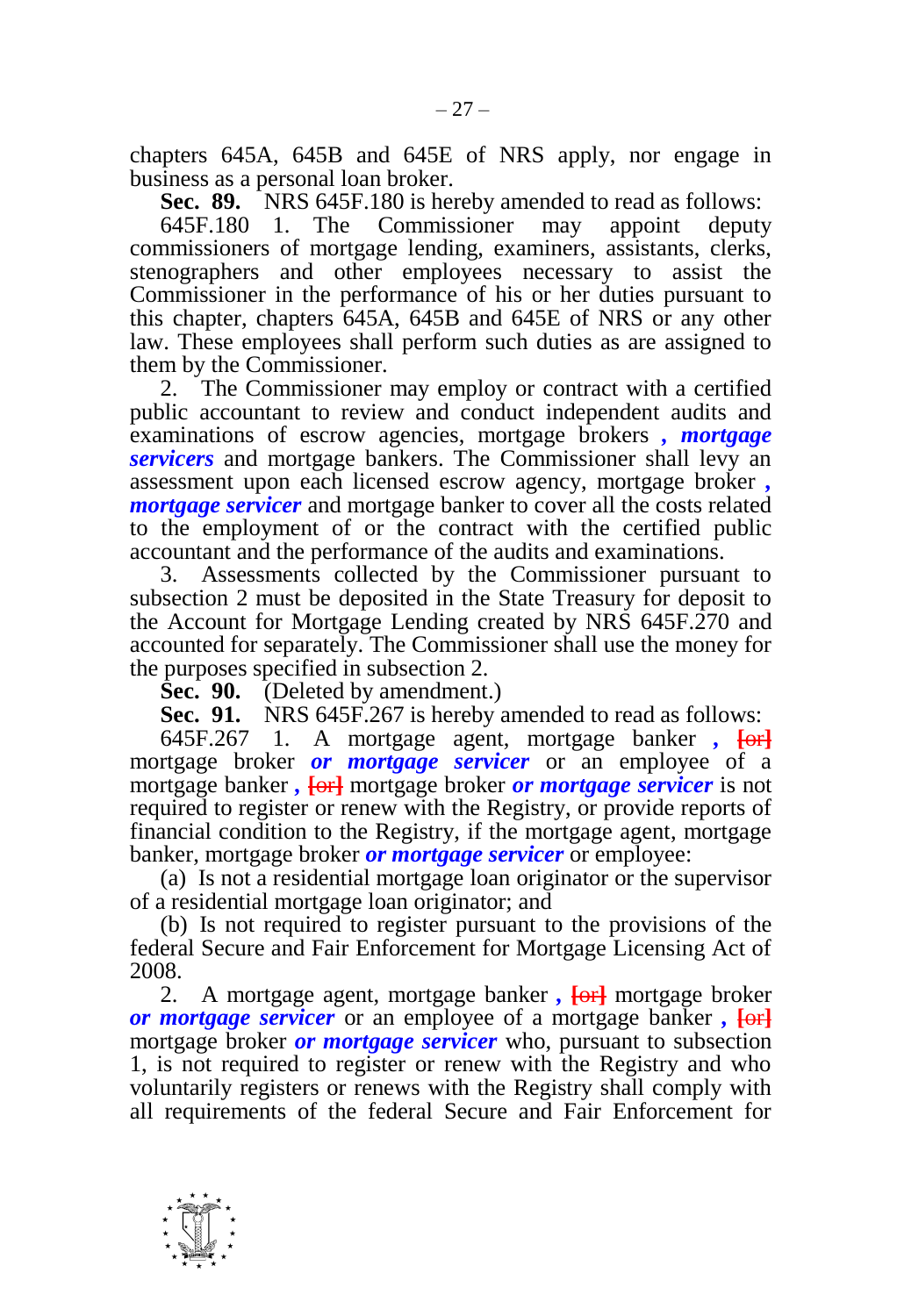Mortgage Licensing Act of 2008, and any regulations adopted pursuant thereto.

3. As used in this section, "residential mortgage loan originator" has the meaning ascribed to it in NRS 645B.01325.

**Sec. 92.** NRS 645F.280 is hereby amended to read as follows:

645F.280 1. The Commissioner shall establish by regulation rates to be paid by all persons licensed by the Commissioner **[**or the **Division** for supervision and examinations by the Commissioner or the Division.

2. In establishing a rate *for examinations* pursuant to subsection 1, the Commissioner shall consider:

(a) The complexity of the various examinations to which the rate applies;

(b) The skill required to conduct the examinations;

(c) The expenses associated with conducting the examination and preparing a report; and

(d) Any other factors the Commissioner deems relevant.

**Sec. 93.** NRS 645F.293 is hereby amended to read as follows:

645F.293 1. The Commissioner shall adopt regulations to carry out the provisions of the federal Secure and Fair Enforcement for Mortgage Licensing Act of 2008.

2. The regulations must include, without limitation:

(a) A method by which to allow for reporting regularly violations of the relevant provisions of chapter 645B or 645E of NRS, enforcement actions and other relevant information to the Registry; and

(b) A process whereby a person may challenge information reported to the Registry by the Commissioner.

3. The regulations must not require a mortgage agent, mortgage banker *,* **[**or**]** mortgage broker *or mortgage servicer* or an employee of a mortgage banker *,* **[**or**]** mortgage broker *or mortgage servicer* to register with the Registry if the mortgage agent, mortgage banker, mortgage broker *, mortgage servicer* or employee is exempt from registration pursuant to subsection 1 of NRS 645F.267.

**Sec. 94.** NRS 645H.040 is hereby amended to read as follows:

645H.040 "Asset management company" means a person, limited-liability company, partnership, association or corporation which, for compensation and pursuant to a contractual agreement, power of attorney or other legal authorization, engages in asset management on behalf of:

1. A bank, mortgage broker, mortgage banker, *mortgage servicer as that term is defined in section 86.2 of this act,* credit

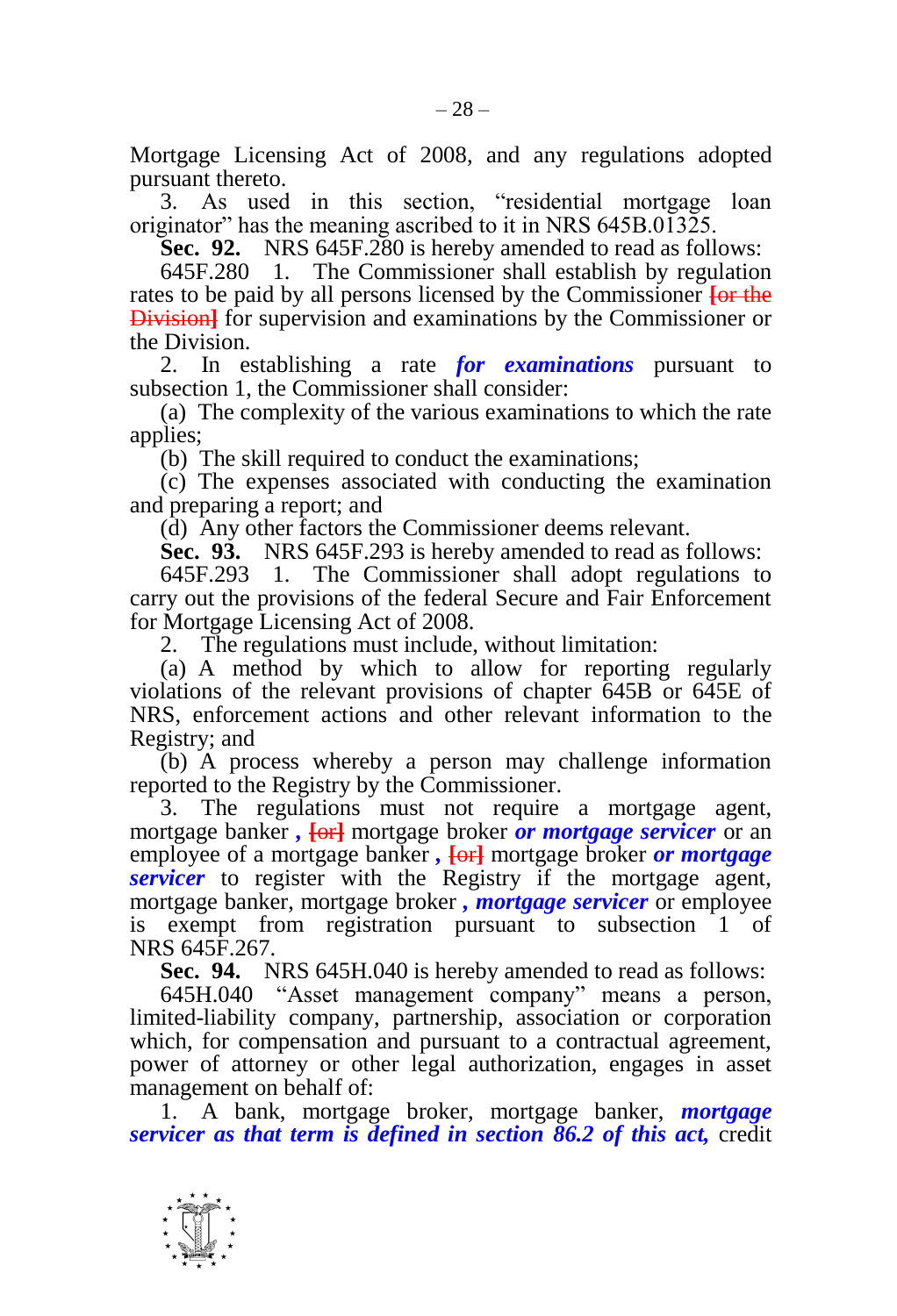union, thrift company or savings and loan association, or any subsidiary thereof which is authorized to transact business in this State;

2. A mortgage holding entity chartered by Congress; or

3. A federal, state or local governmental entity.

**Sec. 95.** NRS 645H.060 is hereby amended to read as follows: 645H.060 "Client" means:

1. A bank, mortgage broker, mortgage banker, *mortgage servicer as that term is defined in section 86.2 of this act,* credit union, thrift company or savings and loan association, or any subsidiary thereof that is authorized to transact business in this State;

2. A mortgage holding entity chartered by Congress; or

3. A federal, state or local governmental entity,

 for whom an asset management company provides asset management.

**Sec. 96.** NRS 645H.160 is hereby amended to read as follows:

645H.160 The provisions of this chapter do not apply to:

1. A person who is a regular, full-time employee of a bank, mortgage broker, mortgage banker, *mortgage servicer as that term is defined in section 86.2 of this act,* credit union, thrift company or savings and loan association, or any subsidiary thereof.

2. A person who takes possession of property from a defendant in connection with a judicial proceeding for eminent domain brought pursuant to chapter 37 of NRS.

**Sec. 97.** NRS 40.750 is hereby amended to read as follows:

40.750 1. As used in this section, "financial institution" means a bank, mortgage broker, mortgage banker, *mortgage servicer as that term is defined in section 86.2 of this act,* credit union, thrift company or savings and loan association, or any subsidiary or affiliate of a bank, mortgage broker, mortgage banker, *mortgage servicer,* credit union, thrift company or savings and loan association, which is authorized to transact business in this State and which makes or acquires, in whole or in part, any loan of the kind described in subsection 2.

2. Except as otherwise provided in subsection 5, a person who, for the purpose of obtaining a loan secured by a lien on real property, knowingly conceals a material fact, or makes a false statement concerning a material fact knowing that the statement is false, is liable to any financial institution or other lender which relied upon the absence of that concealed fact or on that false statement for any damages it sustains because of the fraud.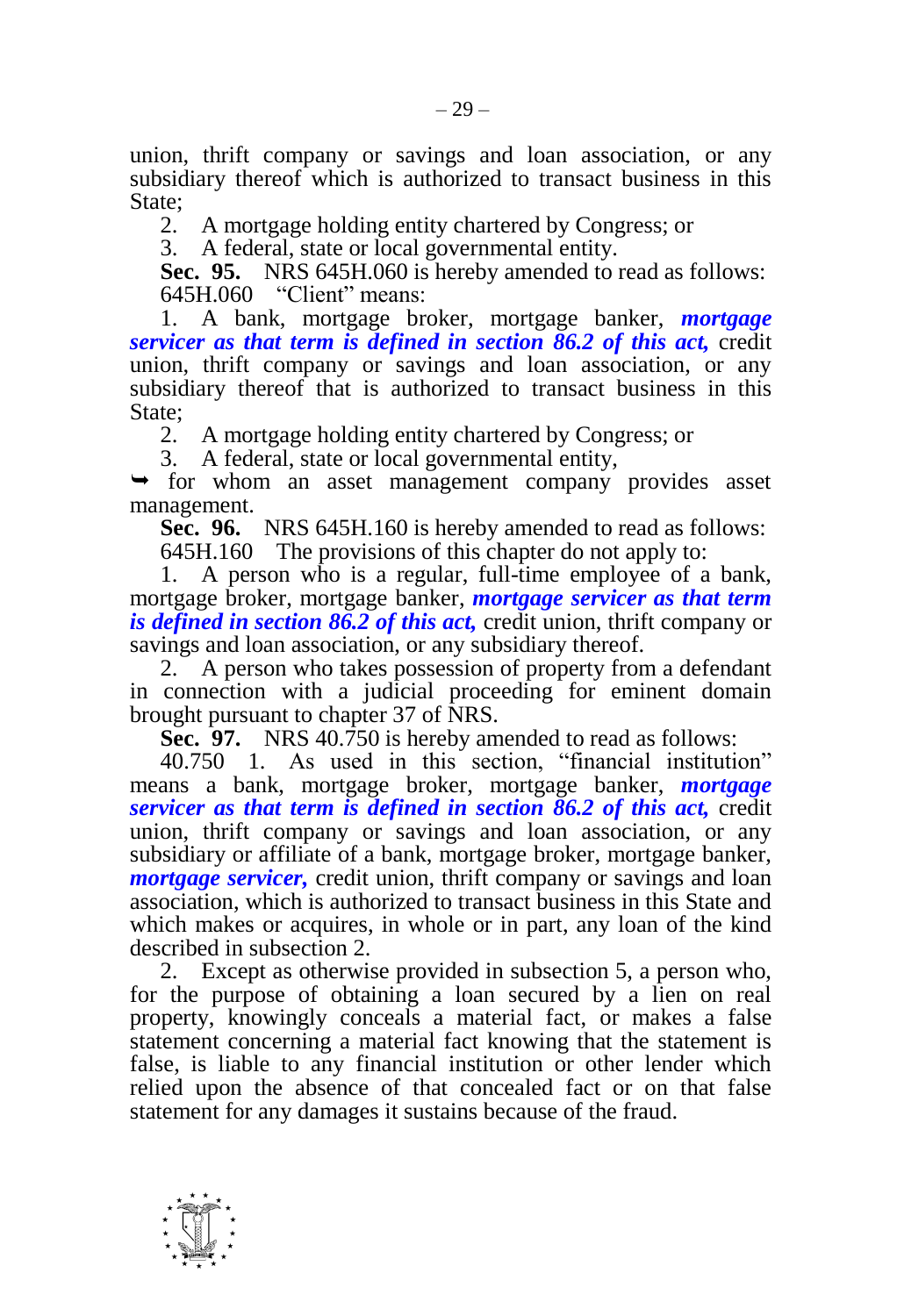3. In addition to its actual damages, a financial institution or other lender may recover exemplary or punitive damages in an amount not to exceed 50 percent of the actual damages awarded.

4. The cause of action provided by this section:

(a) Is not, for the purposes of NRS 40.430, an action for the recovery of any debt or an action for the enforcement of any right secured by mortgage or lien upon real estate.

(b) Is in addition to and not in substitution for any right of foreclosure existing in favor of the financial institution or other lender. Any recovery pursuant to this section does not limit the amount of a judgment awarded pursuant to NRS 40.459, but the financial institution or other lender is not entitled to recover actual damages more than once for the same loss.

5. The provisions of this section do not apply to any loan which is secured by a lien on real property used for residential purposes if:

(a) The residence is a single-family dwelling occupied by the person obtaining the loan, as represented by the person in connection with the person's application for the loan; and

(b) The loan is for the principal amount of \$150,000 or less.

**Sec. 98.** NRS 205.372 is hereby amended to read as follows:

205.372 1. A person who is a participant in a mortgage lending transaction and who:

(a) Knowingly makes a false statement or misrepresentation concerning a material fact or knowingly conceals or fails to disclose a material fact;

(b) Knowingly uses or facilitates the use of a false statement or misrepresentation made by another person concerning a material fact or knowingly uses or facilitates the use of another person's concealment or failure to disclose a material fact;

(c) Receives any proceeds or any other money in connection with a mortgage lending transaction that the person knows resulted from a violation of paragraph (a) or (b);

(d) Conspires with another person to violate any of the provisions of paragraph (a), (b) or (c); or

(e) Files or causes to be filed with a county recorder any document that the person knows to include a misstatement, misrepresentation or omission concerning a material fact,

 $\rightarrow$  commits the offense of mortgage lending fraud which is a category C felony and, upon conviction, shall be punished by imprisonment in the state prison for a minimum term of not less than 1 year and a maximum term of not more than 10 years, or by a fine of not more than \$10,000, or by both fine and imprisonment.

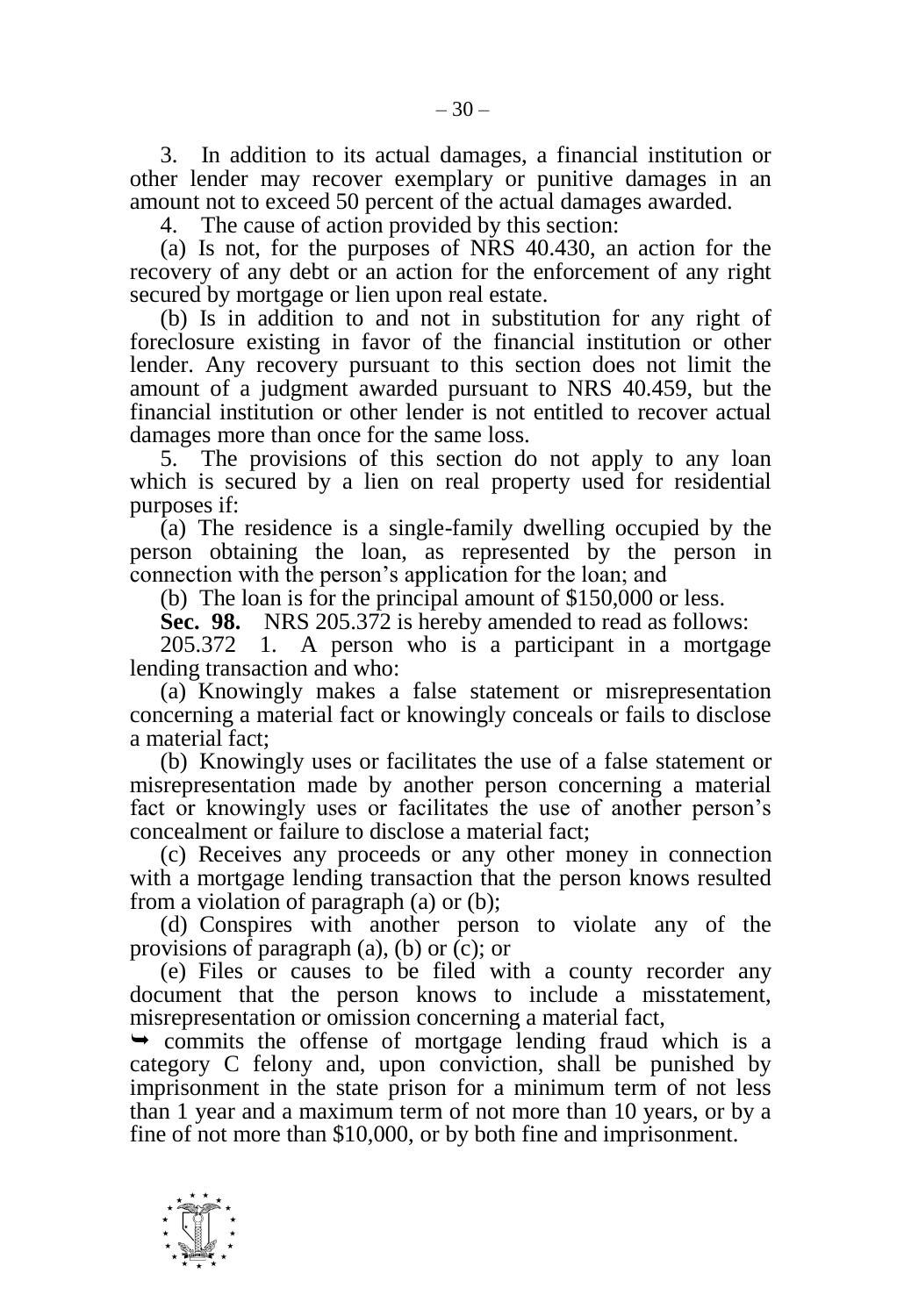2. A person who engages in a pattern of mortgage lending fraud or conspires or attempts to engage in a pattern of mortgage lending fraud is guilty of a category B felony and, upon conviction, shall be punished by imprisonment in the state prison for a minimum term of not less than 3 years and a maximum term of not more than 20 years, or by a fine of not more than \$50,000, or by both fine and imprisonment.

3. Each mortgage lending transaction in which a person violates any provision of subsection 1 constitutes a separate violation.

4. Except as otherwise provided in this subsection, if a lender or any agent of the lender is convicted of the offense of mortgage lending fraud in violation of this section, the mortgage lending transaction with regard to which the fraud was committed may be rescinded by the borrower within 6 months after the date of the conviction if the borrower gives written notice to the lender and records that notice with the recorder of the county in which the mortgage was recorded. A mortgage lending transaction may not be rescinded pursuant to this subsection if the lender has transferred the mortgage to a bona fide purchaser.

5. The Attorney General may investigate and prosecute a violation of this section.

6. In addition to the criminal penalties imposed for a violation of this section, any person who violates this section is subject to a civil penalty of not more than \$5,000 for each violation. This penalty must be recovered in a civil action, brought in the name of the State of Nevada by the Attorney General. In such an action, the Attorney General may recover reasonable attorney's fees and costs.

7. The owner or holder of the beneficial interest in real property which is the subject of mortgage lending fraud may bring a civil action in the district court in and for the county in which the real property is located to recover any damages suffered by the owner or holder of the beneficial interest plus reasonable attorney's fees and costs.

8. As used in this section:

-

(a) "Bona fide purchaser" means any person who purchases a mortgage in good faith and for valuable consideration and who does not know or have reasonable cause to believe that the lender or any agent of the lender engaged in mortgage lending fraud in violation of this section.

(b) "Mortgage lending transaction" means any transaction between two or more persons for the purpose of making or obtaining, attempting to make or obtain, or assisting another person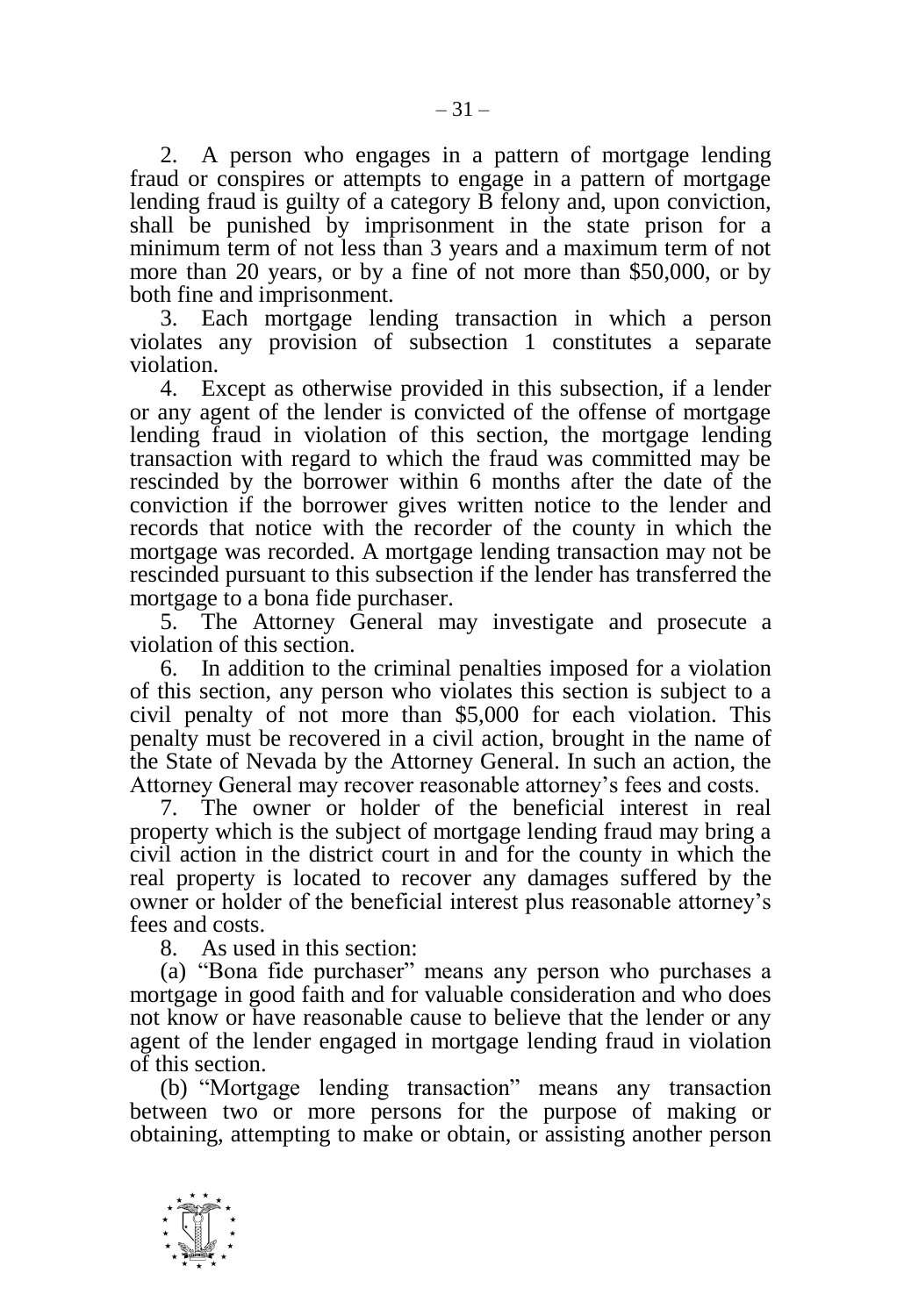to make or obtain a loan that is secured by a mortgage or other lien on residential real property. The term includes, without limitation:

(1) The solicitation of a person to make or obtain the loan;

(2) The representation or offer to represent another person to make or obtain the loan;

(3) The negotiation of the terms of the loan;

(4) The provision of services in connection with the loan; and

(5) The execution of any document in connection with making or obtaining the loan.

(c) "Participant in a mortgage lending transaction" includes, without limitation:

(1) A borrower as defined in NRS 598D.020;

(2) An escrow agent as defined in NRS 645A.010;

(3) A foreclosure consultant as defined in NRS 645F.320;

(4) A foreclosure purchaser as defined in NRS 645F.330;

(5) An investor as defined in NRS 645B.0121;

(6) A lender as defined in NRS 598D.050;

(7) A loan modification consultant as defined in NRS 645F.365;

(8) A mortgage agent as defined in NRS 645B.0125;

(9) A mortgage banker as defined in NRS 645E.100; **[**and**]**

(10) A mortgage broker as defined in NRS 645B.0127  $\Box$ ;

*and*

*(11) A mortgage servicer as defined in section 86.2 of this act.*

(d) "Pattern of mortgage lending fraud" means one or more violations of a provision of subsection 1 committed in two or more mortgage lending transactions which have the same or similar purposes, results, accomplices, victims or methods of commission, or are otherwise interrelated by distinguishing characteristics.

**Sec. 99.** (Deleted by amendment.)

**Sec. 100.** NRS 675.035 is hereby amended to read as follows:

675.035 The provisions of this chapter apply to any person who:

1. Makes installment loans that are not subject to regulation pursuant to chapter 604A of NRS;

2. Is an affiliate, subsidiary or holding company of a bank, national banking association, savings bank, trust company, savings and loan association, credit union, mortgage broker, mortgage banker, *mortgage servicer as that term is defined in section 86.2 of this act,* thrift company or insurance company; and

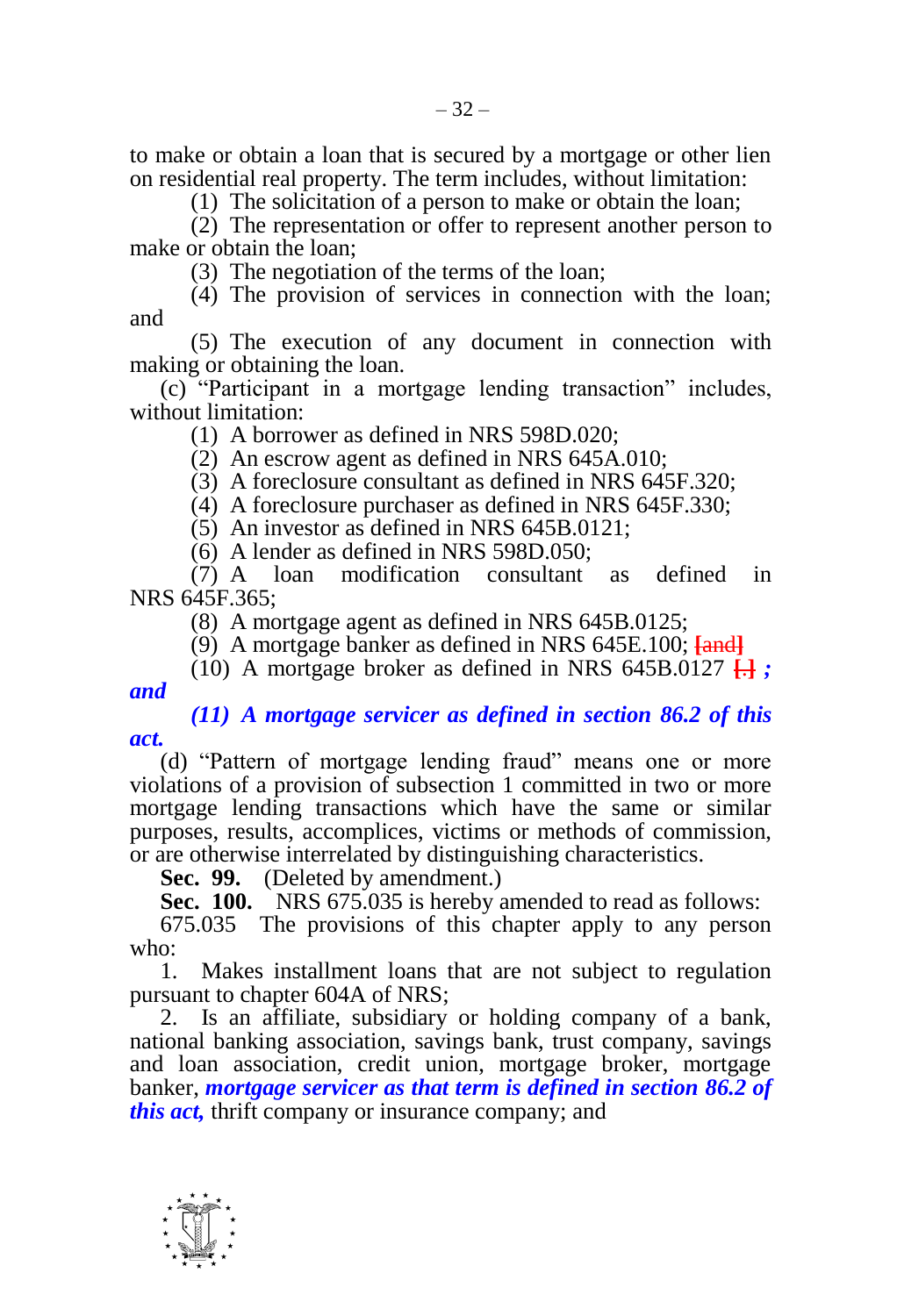3. Seeks to evade its application by any device, subterfuge or pretense, including, without limitation:

(a) Calling a loan by any other name;

(b) Using any agents, affiliates or subsidiaries in an attempt to avoid the application of the provisions of this chapter; or

(c) Having any affiliation or other business arrangement with an entity that is exempt from the provisions of this chapter pursuant to subsection 1 of NRS 675.040, the effect of which is to evade the provisions of this chapter, including, without limitation, making a loan while purporting to be the agent of such an exempt entity where the purported agent holds, acquires or maintains a material economic interest in the revenues generated by the loan.

**Sec. 101.** (Deleted by amendment.)

**Sec. 101.3.** NRS 677.241 is hereby amended to read as follows:

677.241 *1.* Subject to the prior approval of the Commissioner, a licensee may, by a majority vote of its board of directors:

**[**1.**]** *(a)* Enter into a contract, incur an obligation and perform other acts necessary to obtain a membership or other benefit that is available to a thrift company or its customers, stockholders, conservators, receivers or liquidators pursuant to the provisions of:

**[**(a)**]** *(1)* The Federal Deposit Insurance Act *,* **[**(**]** 12 U.S.C. §§ 1811 et seq. *;* **[**) or (b)**]**

*(2)* The National Housing Act *,* **[**(**]** 12 U.S.C. §§ 1701 to 1743, inclusive **[**).

 $\frac{-2.1}{2}$  *; or* 

*(3) A contract for the insurance of deposits that is issued by a private insurer and approved by the Commissioner and the Commissioner of Insurance.*

*(b)* Subscribe for and acquire any stock, debentures, bonds or other types of securities of the Federal Deposit Insurance Corporation.

*2. The Commissioner shall adopt regulations prescribing the requirements that must be complied with before a contract issued pursuant to subparagraph (3) of paragraph (a) of subsection 1 will be approved by the Commissioner.*

**Sec. 101.7.** NRS 677.247 is hereby amended to read as follows:

677.247 1. **[**Except as otherwise provided in subsection 2, an**]** An applicant for an authorization to engage in the business regulated pursuant to this chapter must obtain: